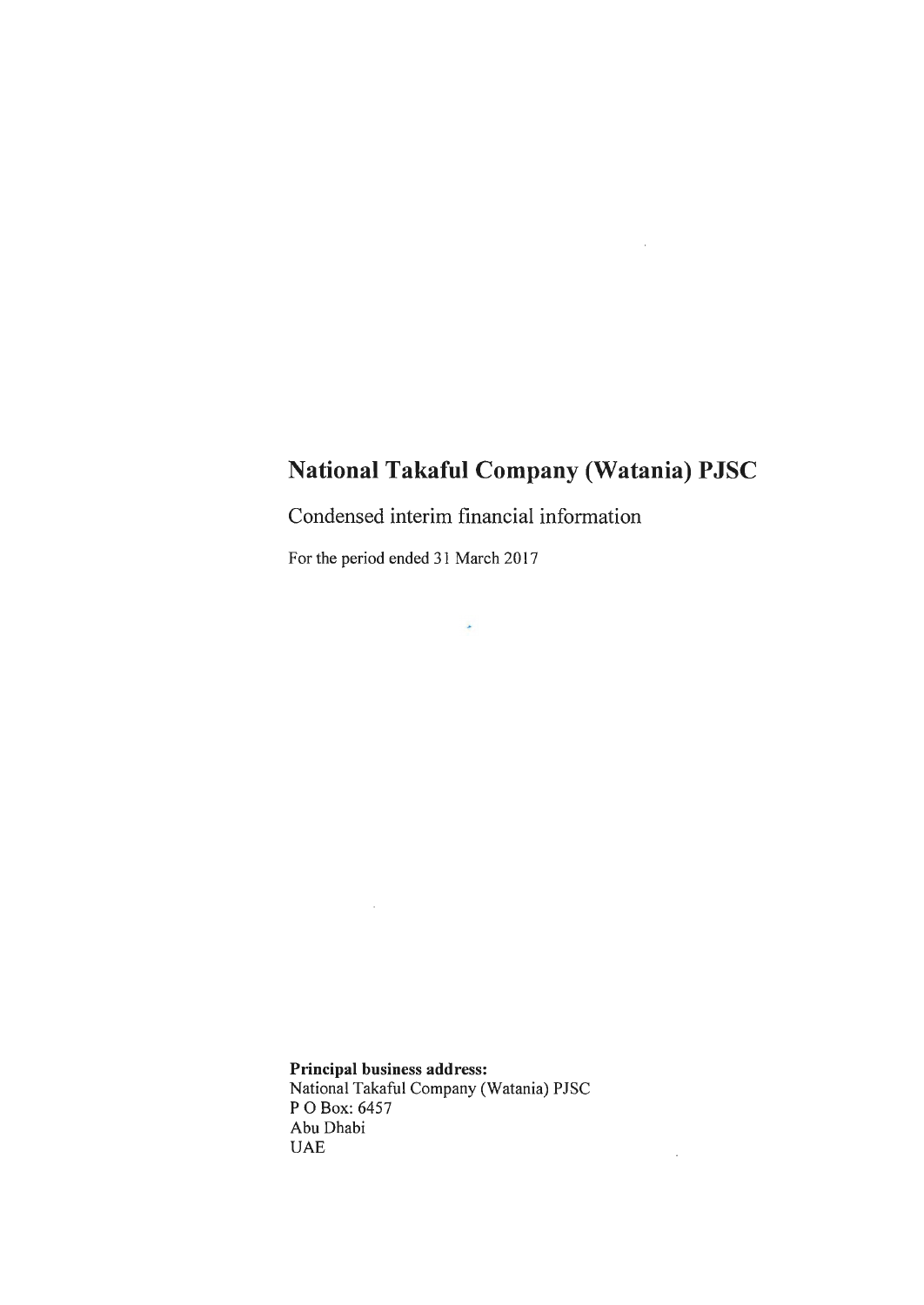# Condensed interim financial information

 $\mathcal{L}_{\mathcal{A}}$ 

 $\sim 10^{-1}$ 

| <b>Contents</b>                                                                          | Page |
|------------------------------------------------------------------------------------------|------|
| Directors' statement                                                                     |      |
| Independent auditors' report on the review of condensed<br>interim financial information | 2    |
| Condensed interim statement of financial position                                        | 4    |
| Condensed interim statement of profit or loss and<br>other comprehensive income          | 6    |
| Condensed interim statement of changes in shareholders' equity                           | 8    |
| Condensed interim statement of cash flows                                                | 9    |
| Notes to the condensed interim financial information                                     | 10   |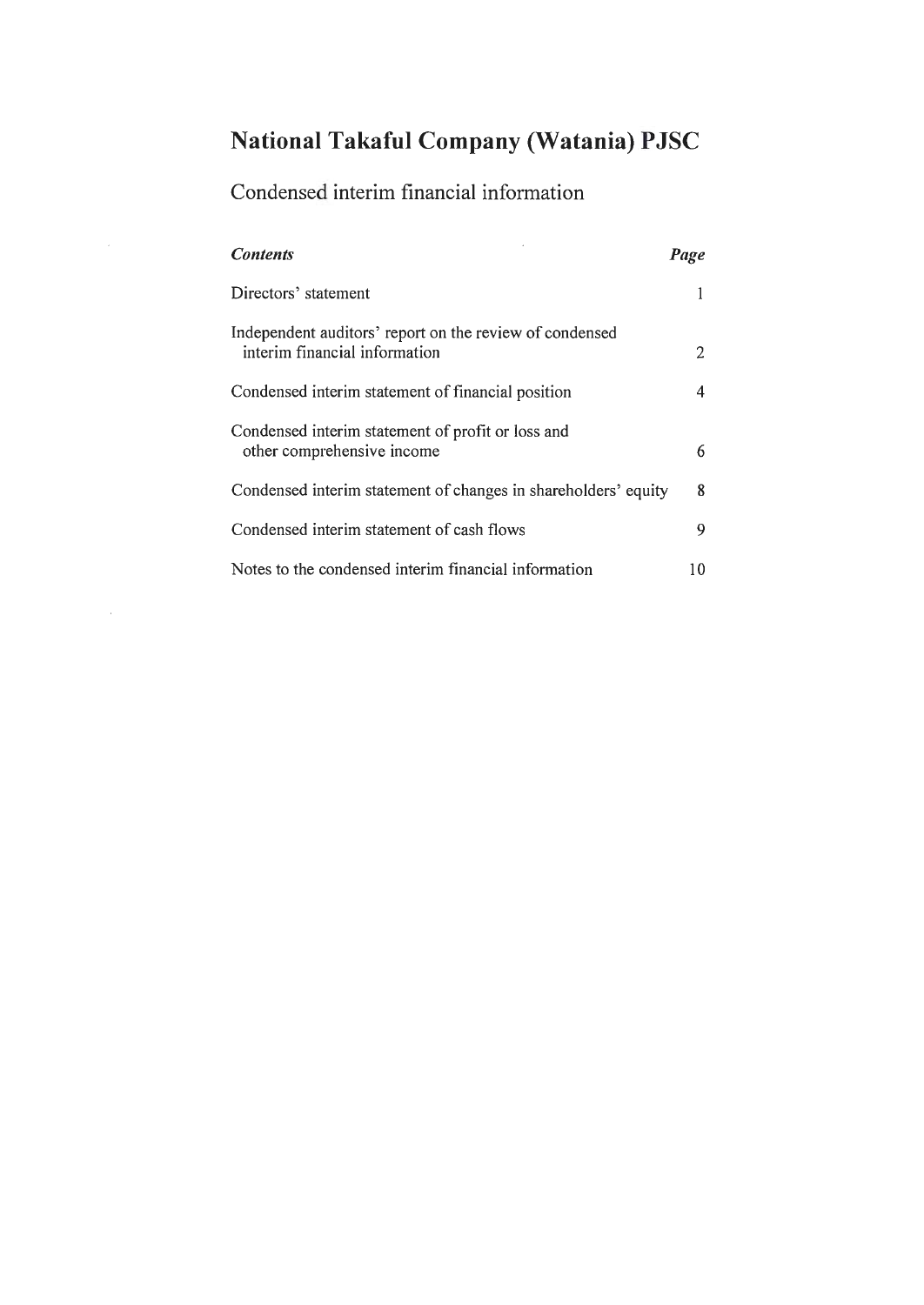P.O.Box 6457. Abu Dhabi, United Arab Emirates Tel. +97126138888 Fax. • 971 2 613 8800 E-mail. inio@watania.ae

o.>..:UoJI C\,uJ.2)1 uljl.,,)JI ,uilicJ. )(OV .U .\J'.' +GVI ( )Ir MM Lil.JU!> - <sup>1</sup>~v1 *r* 1ir M·· uiDLD info@watania.ae بريد إلكتروني



#### **DIRECTORS' STATEMENT FOR THE PERIOD ENDED MARCH 31, 2017**

The Board of Directors is pleased to share its statement for the period ended March 31, 2017 together with the condensed interim Financial Information as at that date.

It gives us great pleasure to report that the company has delivered positive results in QlFYl 7 on all its major KPis:

- GWP declined 1.8% y-o-y from AED 59.0mn in QlFY16 to AED 57.9mn. The fall is due to nonrenewal of a very large loss making government account. Adjusting for this amount the business grew by 95%. Current growth trend indicates that Company is aligned with its growth objective of 55%.
- Net earned contribution increased  $74.7\%$  y-o-y to AED 32.4mn in Q1FY17 from AED 18.5mn in QlFY16.
- Net Takaful surplus grew to AED 5.0mn in Q1FY17 from AED 2.6mn in Q1FY16, delivering a y-o-y growth of 96%.
- Management expenses declined 11.8% y-o-y to AED 6.5mn in Q1FY17 from AED 7.4mn in Q1FY16. More significantly the operating expense ratio came down from 39.7% in Ql FY2016 to 20.1% in Ql FY2017.
- Investment income declined by 64.6% y-o-y to AED l.5mn in Q1FY17 from AED 4.3mn in QlFY16. The company had a one-off investment income of AED 2.9mn in QlFY16.
- Due to better operational performance, the company delivered net profit of AED 33k in Q1FY17 as compared to a loss of AED 496k in QlFY16.

The company continues to focus on profitable underwriting, good claims service, cost control and stable investment income. We are confident that the focused business strategy laid down by the Board in 2016 will continue to bear positive results in 2017 as well.

The investment market continues to be volatile. We believe the regional equity markets will see a recovery when we witness some sustained rebound in the oil prices which will lead to increase in government spending in the regional economies. The local real estate market also continues to be under pressure due to high supply which is leading to fall in occupancy and rents.

We would like to sincerely thank United Arab Emirates Government, Insurance Authority, our Clients and Business partners for their confidence in Watania. We acknowledge and thank the management team and employees for their hard work and dedication.

 $24 \times$ 

Ali Saeed Bin Harmel Al Dhaheri **Chairman**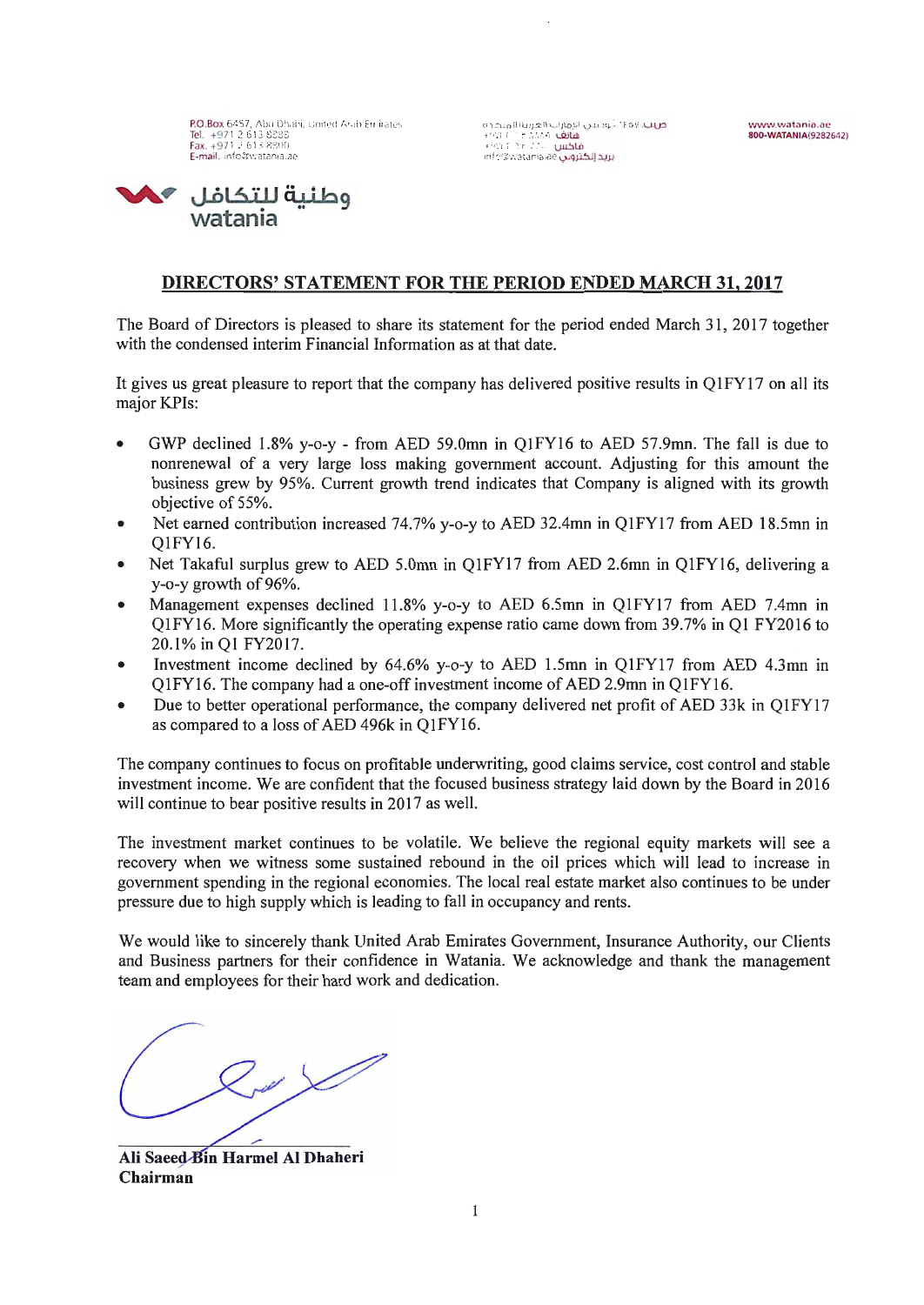

KPMG Lower Gulf Limited Level 19, Nation Tower 2 Abu Dhabi Corniche, UAE Tel. +971 (2) 401 4800, Fax +971 (2) 632 7612

#### **Independent auditors' report on review of condensed interim financial information**

The Shareholders National Takaful Company (Watania) PJSC

#### Introduction

We have reviewed the accompanying 31 March 2017 condensed interim financial information of National Takaful Company (Watania) PJSC (the "Company"), which comprises of:

- the condensed interim statement of financial position as at 31 March 2017;
- the condensed interim statement of profit or loss and other comprehensive income for the three month period ended 31 March 2017;
- the condensed interim statement of changes in shareholders' equity for the three month period ended 31 March 2017;
- the condensed interim statement of cash flows for the three month period ended 31 March 2017; and
- notes to the condensed interim financial information.

Management is responsible for the preparation and presentation of this condensed interim financial information in accordance with IAS 34, 'Interim Financial Reporting'. Our responsibility is to express a conclusion on this condensed interim financial information based on our review.

#### Scope of Review

We conducted our review in accordance with the International Standard on Review Engagements 2410, "Review of Interim Financial Information Performed by the Independent Auditor of the Entity". A review of condensed interim financial information consists of making inquiries, primarily of persons responsible for financial and accounting matters, and applying analytical and other review procedures. A review is substantially less in scope than an audit conducted in accordance with International Standards on Auditing and consequently does not enable us to obtain assurance that we would become aware of all significant matters that might be identified in an audit. Accordingly, we do not express an audit opinion.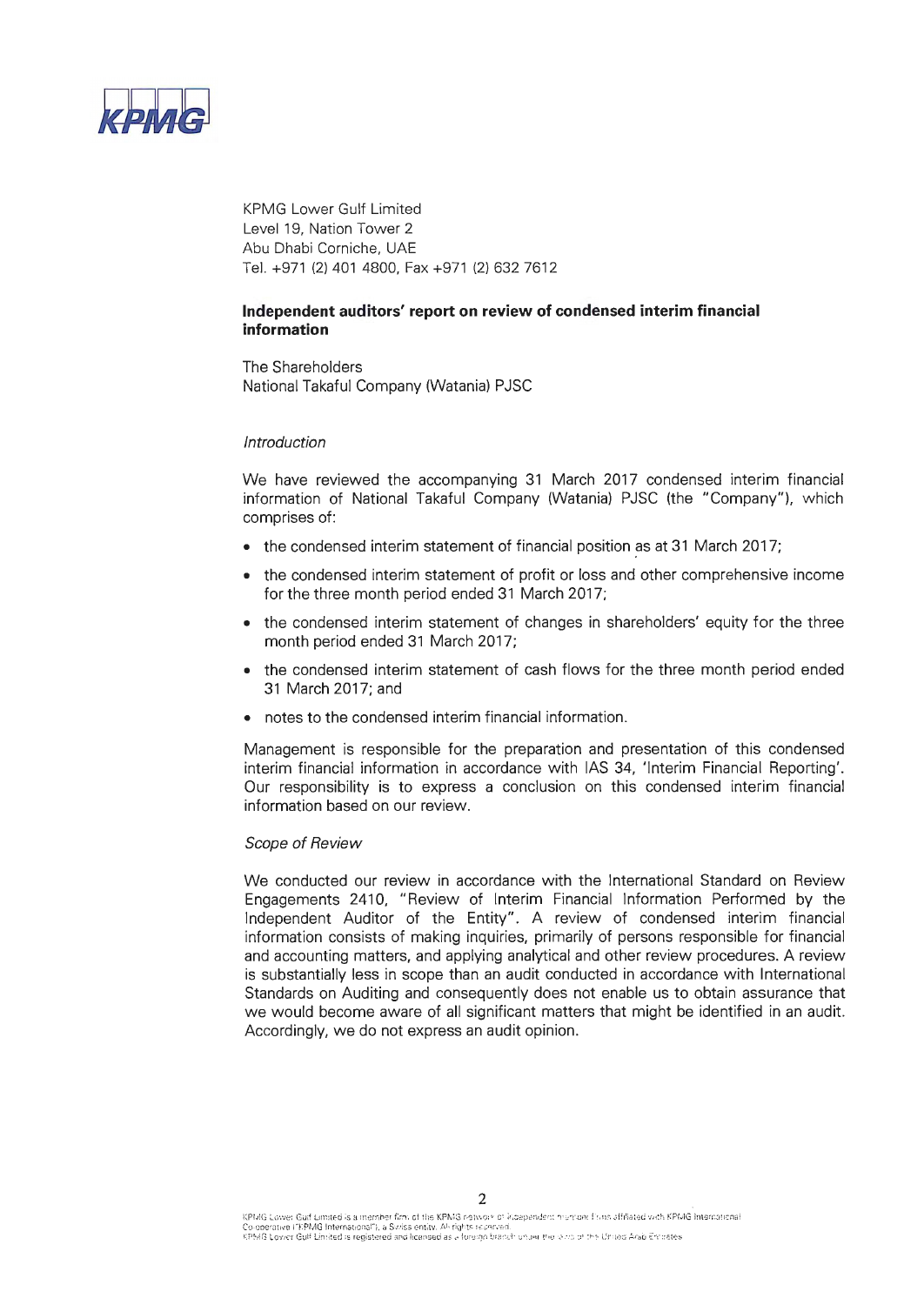

#### Conclusion

Based on our review, nothing has come to our attention that causes us to believe that the accompanying condensed interim financial information as at 31 March 2017 is not prepared, in all material respects, in accordance with IAS 34, 'Interim Financial Reporting'.

KPMG Lower Gulf Limited

hulu

Richard Ackland Registration No. 1015 Abu Dhabi, United Arab Emirates Date: 1 4 MAY 2017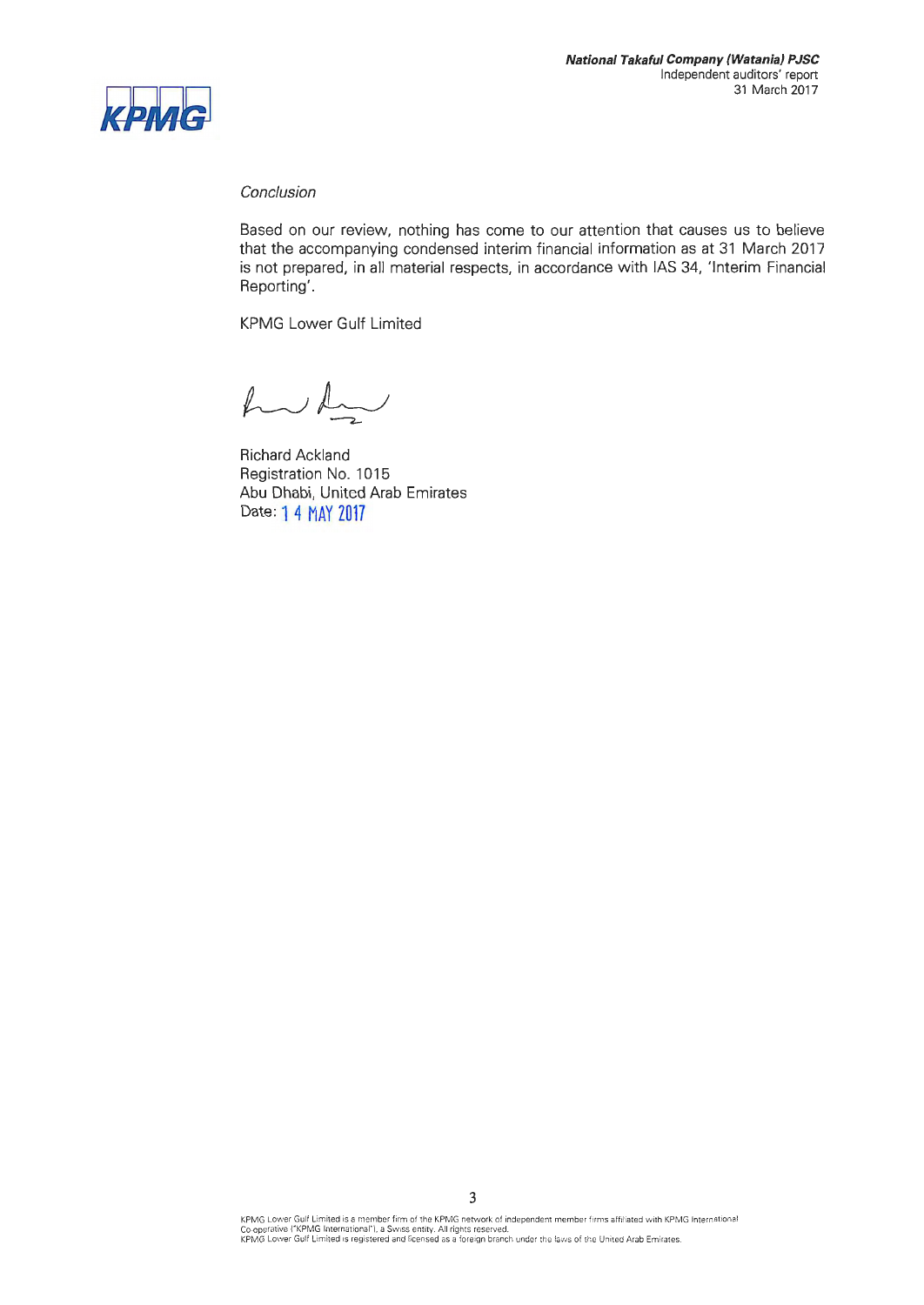## Condensed interim statement of financial position *as at*

|                                                                                      | <b>Note</b> | (Unaudited)<br>31 March<br>2017<br><b>AED'000</b> | (Audited)<br>31 December<br>2016<br>AED'000 |
|--------------------------------------------------------------------------------------|-------------|---------------------------------------------------|---------------------------------------------|
| <b>Assets</b><br><b>Takaful operations' assets</b><br>(attributable to participants) |             |                                                   |                                             |
| Investments at fair value through profit or loss                                     | 9           | 11,029                                            | 4,072                                       |
| Deferred policy acquisition cost<br>Retakaful and reinsurance share of               |             | 10,273                                            | 8,475                                       |
| unearned contribution                                                                | 13          | 29,975                                            | 25,111                                      |
| Retakaful and reinsurance share of claims                                            | 13          | 36,617                                            | 35,795                                      |
| Advances, deposits and other assets                                                  |             | 2,834                                             | 2,345                                       |
| Due from shareholders                                                                | 16          | 26,530                                            | 22,994                                      |
| Takaful and retakaful receivables                                                    | 5           | 75,959                                            | 76,163                                      |
| Restricted bank deposits                                                             | 6           | 3,700                                             | 6,100                                       |
| Wakala deposits                                                                      | 8           | 16,000                                            | 12,000                                      |
| Cash and cash equivalents                                                            | 7           | 13,536                                            | 22,165                                      |
| Total takaful operations' assets                                                     |             | 226,453                                           | 215,220                                     |
| Shareholders' assets                                                                 |             |                                                   |                                             |
| Property and equipment                                                               |             | 1,203                                             | 1,337                                       |
| Investments - held to maturity                                                       | 10          | 20,307                                            | 19,212                                      |
| Financial assets available for sale                                                  | 11          | 8,962                                             |                                             |
| Investments at fair value through profit or loss                                     | 9           | 8,132                                             | 9,358                                       |
| Investment properties                                                                | 12          | 24,400                                            | 24,400                                      |
| Statutory deposit                                                                    |             | 6,000                                             | 6,000                                       |
| Advances, deposits and other asset                                                   |             | 2,363                                             | 1,454                                       |
| Restricted bank deposits                                                             | 6           | 8,415                                             | 8,415                                       |
| Wakala deposit                                                                       | 8           | 20,000                                            | 16,000                                      |
| Cash and cash equivalents                                                            | 7           | 10,074                                            | 21,545                                      |
| <b>Total shareholders' assets</b>                                                    |             | 109,856                                           | 107,721                                     |
| <b>Total assets</b>                                                                  |             | 336,309                                           | 322,941                                     |
|                                                                                      |             |                                                   |                                             |

*Continued ....*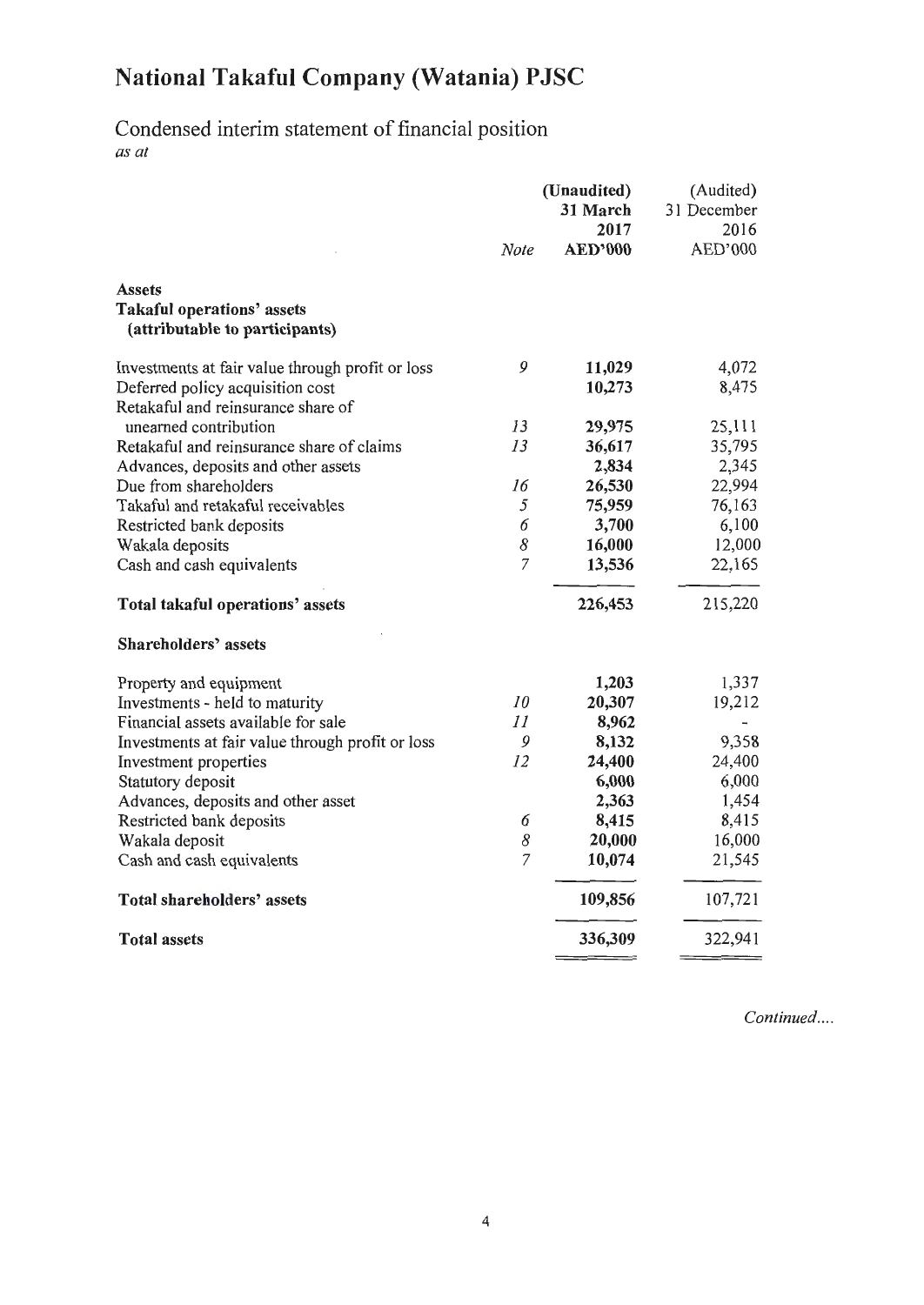Condensed interim statement of financial position *(continued) as at* 

|                                                                                                       | Note     | (Unaudited)<br>31 March<br>2017<br><b>AED'000</b> | (Audited)<br>31 December<br>2016<br>AED'000 |
|-------------------------------------------------------------------------------------------------------|----------|---------------------------------------------------|---------------------------------------------|
| <b>Liabilities</b><br><b>Takaful operations' liabilities</b><br>(attributable to participants)        |          |                                                   |                                             |
| Takaful and retakaful payables<br>Takaful contract liabilities<br>Other liabilities                   | 13       | 27,867<br>191,624<br>6,962                        | 35,403<br>174,649<br>5,168                  |
| Total takaful operations' liabilities                                                                 |          | 226,453                                           | 215,220                                     |
| Shareholders' liabilities                                                                             |          |                                                   |                                             |
| Other liabilities<br>End of service benefits<br>Due to policyholders                                  | 16       | 1,505<br>2,802<br>26,530                          | 3,100<br>2,452<br>22,994                    |
| <b>Total shareholders' liabilities</b>                                                                |          | 30,837                                            | 28,546                                      |
| Participants' account<br>Property and liability takaful fund<br>Qard hasan - financed by shareholders | 15<br>15 | (121, 290)<br>121,290                             | (119,600)<br>119,600                        |
| Total deficit in participants' account                                                                |          |                                                   |                                             |
| Shareholders' equity                                                                                  |          |                                                   |                                             |
| Share capital<br>Legal reserve<br>Revaluation reserve<br>Accumulated losses                           | 14       | 150,000<br>42<br>(189)<br>(70, 834)               | 150,000<br>39<br>(70, 864)                  |
| Total shareholders' equity                                                                            |          | 79,019                                            | 79,175                                      |
| Total shareholders' equity and liabilities<br>and takaful operations' liabilities                     |          | 336,309                                           | 322,941                                     |

The condensed interim financial information of the Company was authorised for issue and approved by the Board of Directors on 14 MAY 2017 and signed on their behalf by:

Chairman

Chief Executive Officer

The notes set out on pages 10 to 21 form an integral part of these condensed interim financial information.

The independent auditors' report on review of the condensed interim financial information is set out on pages 2 and 3.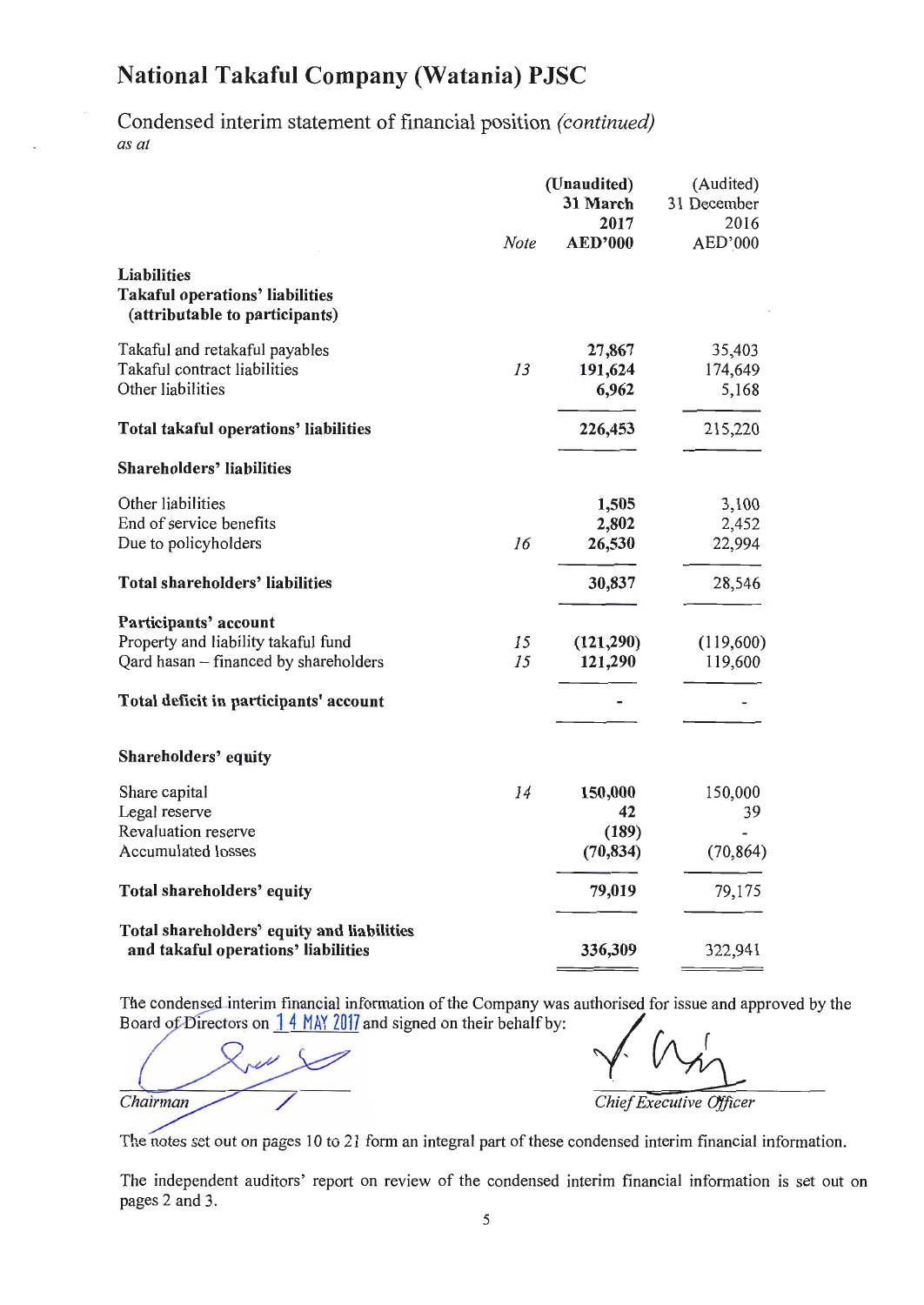Condensed interim statement of profit or loss and other comprehensive income *for the three months period ended 31 March (Unaudited)* 

|                                                   | Note | 2017<br><b>AED'000</b> | 2016<br>AED'000 |
|---------------------------------------------------|------|------------------------|-----------------|
| <b>Takaful income</b>                             |      |                        |                 |
| Gross takaful contributions                       | 21   | 57,916                 | 58,994          |
| Contributions ceded                               | 21   | (16,313)               | (32,162)        |
| <b>Net takaful contributions</b>                  |      | 41,603                 | 26,832          |
| Net transfer to unearned contributions reserve    | 21   | (9,213)                | (8,295)         |
| Net takaful contributions earned                  |      | 32,390                 | 18,537          |
| Commissions earned                                | 21   | 1,069                  | 1,279           |
| Total takaful income                              |      | 33,459                 | 19,816          |
| <b>Takaful expenses</b>                           |      |                        |                 |
| Gross claims paid                                 | 21   | (30, 768)              | (51,226)        |
| Retakaful share of claims paid                    | 21   | 9,257                  | 26,593          |
| Net claims paid                                   |      | (21, 511)              | (24, 633)       |
| Outstanding claims                                | 21   | (5,501)                | 16,317          |
| Retakaful share of outstanding claims             | 21   | 1,830                  | (6, 737)        |
| Incurred but not reported claims - net            | 21   | 502                    | (169)           |
| Unearned subscriptions - net                      | 21   | 1,197                  | 685             |
| Unallocated loss adjustment expense reserve - net | 21   | (104)                  | 35              |
| Net takaful claims incurred                       |      | (23, 587)              | (14, 502)       |
| Commissions expense                               | 21   | (3,753)                | (1, 922)        |
| Other underwriting expenses                       | 21   | (1,460)                | (944)           |
| <b>Total takaful expenses</b>                     |      | (28, 800)              | (17,368)        |
| Net takaful income                                |      | 4,659                  | 2,448           |
| Investments income                                | 21   | 166                    | 17              |
| Mudarib's share                                   | 21   | (58)                   |                 |
| Wakala fees                                       | 21   | (6, 632)               | (7,080)         |
| Other income                                      | 21   | 175                    | 87              |
| Net loss from takaful operations                  | 21   | (1,690)                | (4,528)         |

*Continued*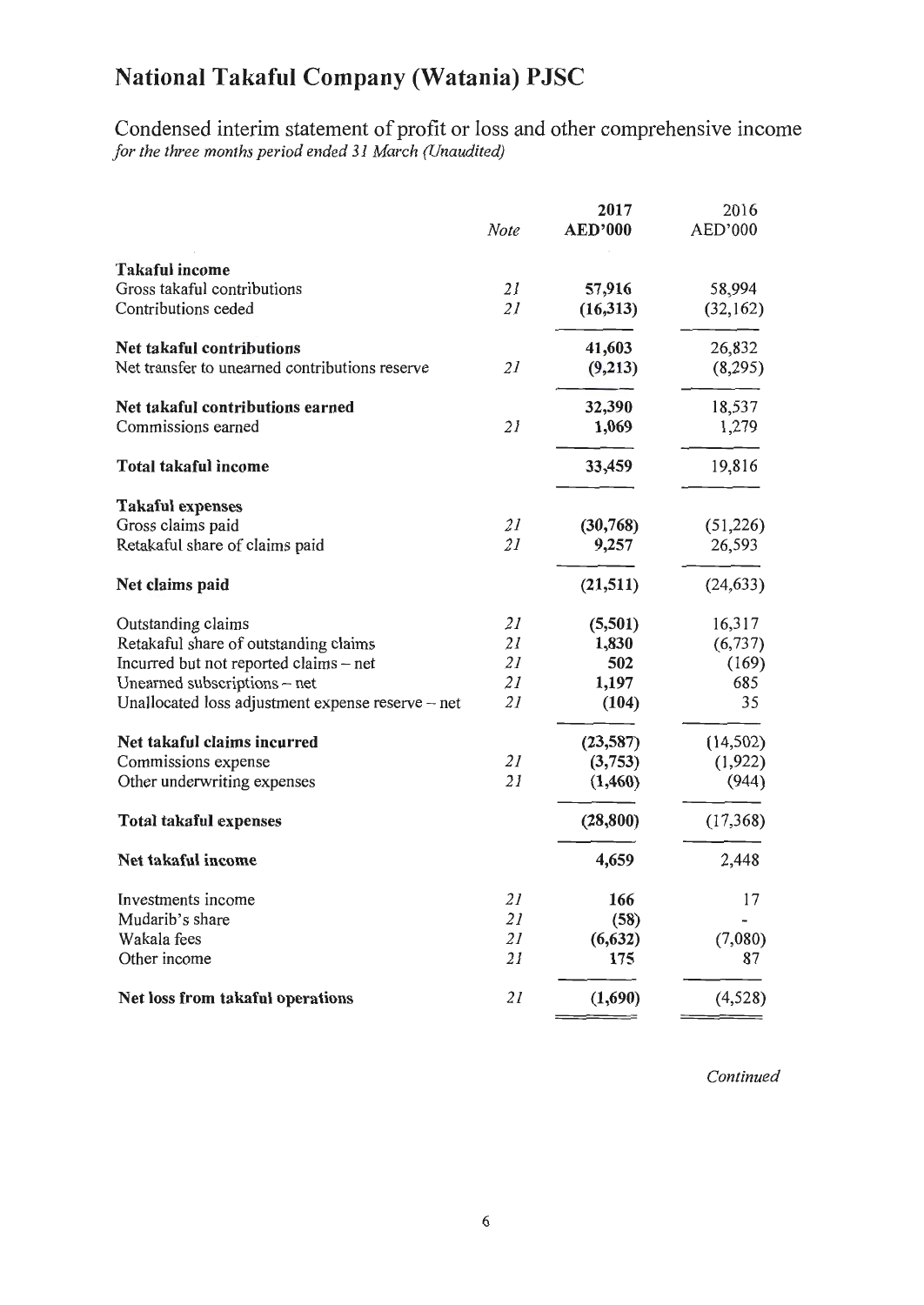Condensed interim statement of profit or loss and other comprehensive mcome *(continued)* 

 $\bar{z}$ 

*for the three months period ended 31 March (Unaudited)* 

 $\bar{\gamma}$ 

|                                                                          |             | 2017           | 2016     |
|--------------------------------------------------------------------------|-------------|----------------|----------|
|                                                                          | <b>Note</b> | <b>AED'000</b> | AED'000  |
| <b>Other revenues</b>                                                    |             |                |          |
| Investment income                                                        | 19          | 1,531          | 4,321    |
| Wakala fees                                                              | 21          | 6,632          | 7,080    |
| Mudarib's share                                                          | 21          | 58             |          |
|                                                                          |             | 8,221          | 11,401   |
| <b>Other expenses</b>                                                    |             |                |          |
| General and administrative expenses                                      | 20          | (6, 498)       | (7,369)  |
|                                                                          |             | 1,723          | 4,032    |
| Loss from takaful operations                                             | 21          | (1,690)        | (4,528)  |
| Net profit / (loss) for the period                                       |             | 33             | (496)    |
| Other comprehensive income                                               |             |                |          |
| Items that are or may be reclassified subsequently to<br>profit or loss: |             |                |          |
| Unrealised loss on financial assets available for sale                   |             | (189)          |          |
| Total comprehensive loss for the period                                  |             | (156)          | (496)    |
| Earnings / (loss) per share (AED)                                        |             | 0.0002         | (0.0033) |

The notes set out on pages 10 to 21 form an integral part of these condensed interim financial information.

The independent auditors' report on review of the condensed interim financial information is set out on pages 2 and 3.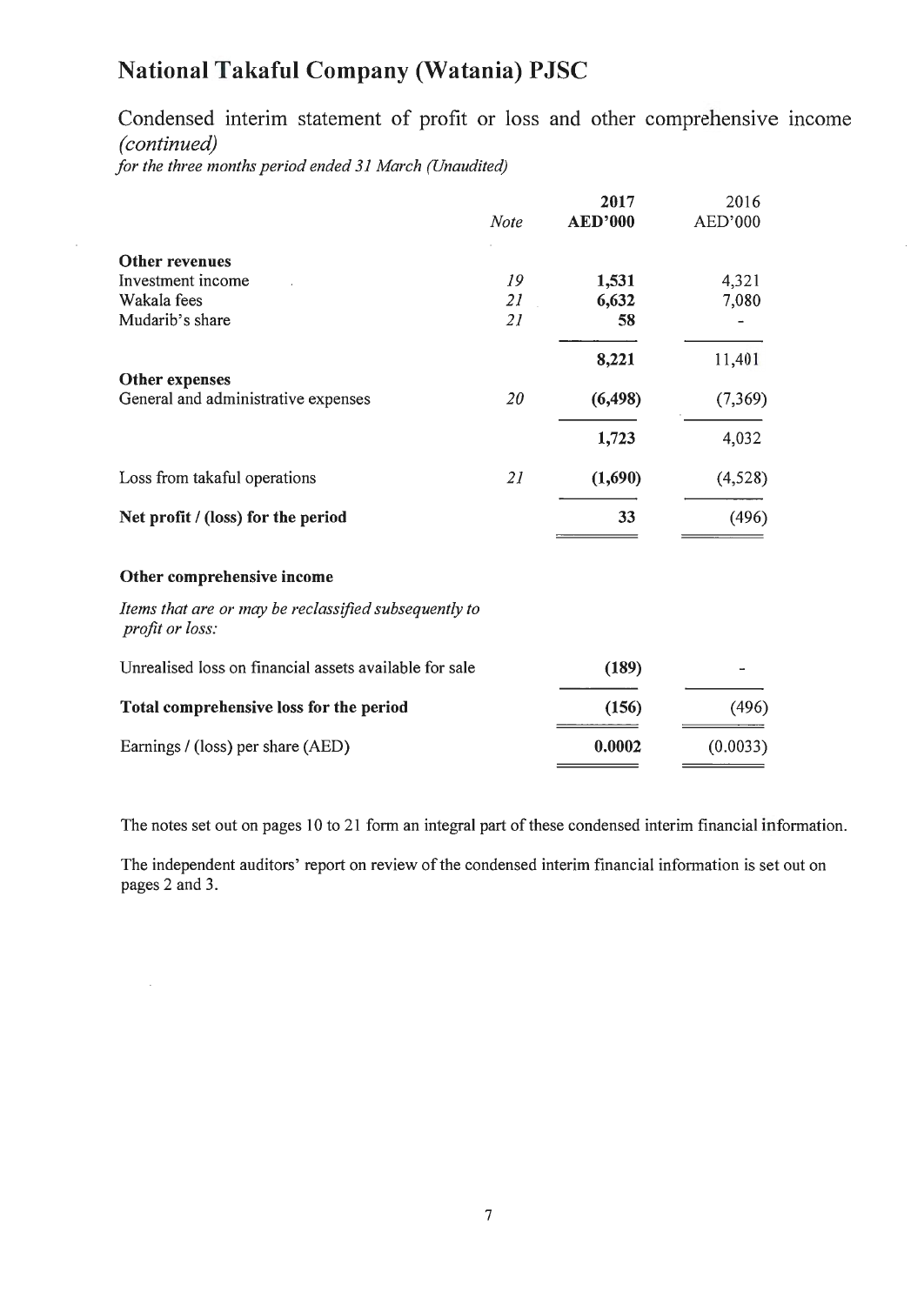Condensed interim statement of changes in shareholders' equity *for the three months period ended 31 March* 

|                                                                                 | <b>Share</b><br>capital<br><b>AED'000</b> | Legal<br>reserve<br><b>AED'000</b> | Revaluation<br>reserve<br><b>AED'000</b> | Accumulated<br>losses<br><b>AED'000</b> | <b>Total</b><br><b>AED'000</b> |
|---------------------------------------------------------------------------------|-------------------------------------------|------------------------------------|------------------------------------------|-----------------------------------------|--------------------------------|
| As at 1 January 2016 (Audited)                                                  | 150,000                                   |                                    | 1,235                                    | (71,210)                                | 80,025                         |
| Loss for the period                                                             |                                           |                                    |                                          | (496)                                   | (496)                          |
| Other comprehensive loss for the period                                         |                                           |                                    | (1,235)                                  |                                         | (1,235)                        |
| Total comprehensive loss for the period                                         |                                           |                                    | (1,235)                                  | (496)                                   | (1, 731)                       |
| As at 31 March 2016 (Unaudited)                                                 | 150,000                                   |                                    |                                          | (71, 706)                               | 78,294                         |
| As at 1 January 2017 (Audited)                                                  | 150,000                                   | 39                                 |                                          | (70, 864)                               | 79,175                         |
| Profit for the period                                                           |                                           |                                    |                                          | 33                                      | 33                             |
| Other comprehensive loss for the period                                         |                                           |                                    | (189)                                    |                                         | (189)                          |
| Total comprehensive (loss) / income for the period<br>Transfer to legal reserve |                                           | 3                                  | (189)                                    | 33<br>(3)                               | (156)                          |
| As at 31 March 2017 (Unaudited)                                                 | 150,000                                   | 42                                 | (189)                                    | (70, 834)                               | 79,019                         |

The notes set out on pages 10 to 21 form an integral part of these condensed interim financial information.

 $\sim 1000$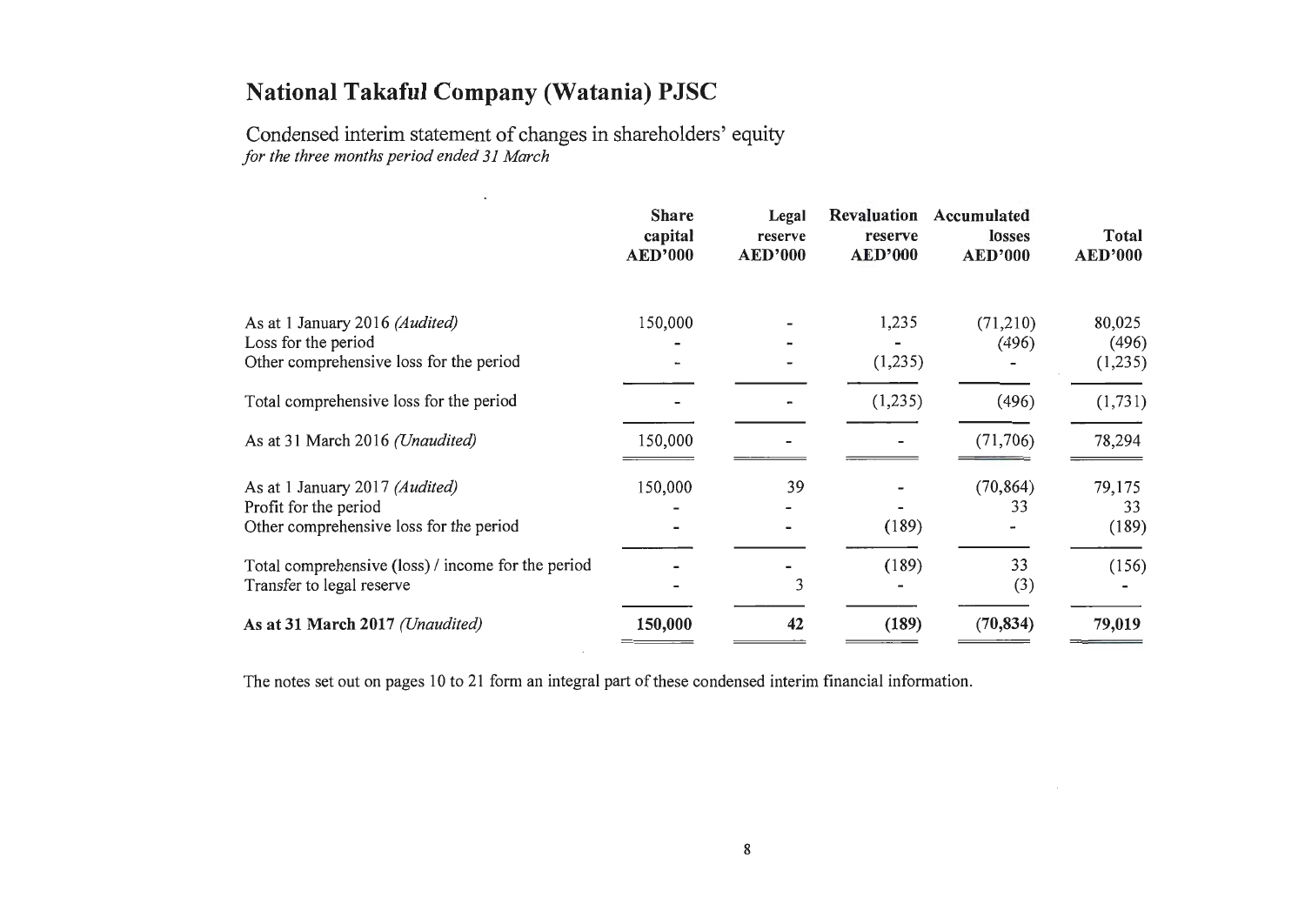## Condensed interim statement of cash flows *for the three months period ended 31 March (Unaudited)*

|                                                             | 2017<br><b>AED'000</b> | 2016<br>AED'000 |
|-------------------------------------------------------------|------------------------|-----------------|
| <b>Operating activities</b>                                 |                        |                 |
| Profit / (loss) for the period                              | 33                     | (496)           |
| Adjustment for:                                             |                        |                 |
| Depreciation and amortisation                               | 160                    | 323             |
| Income from investments                                     | (1, 531)               | (4, 321)        |
| Provision for end of service benefits                       | 394                    | 217             |
| Provision for impairment of takaful receivables             |                        | 459             |
| Cash used in operating activities                           | (944)                  | (3,818)         |
| Changes in:                                                 |                        |                 |
| Takaful and retakaful receivables                           | 204                    | (12,299)        |
| Advances, deposit and other assets                          | (754)                  | (557)           |
| Takaful and retakaful payables                              | (7, 536)               | (2, 412)        |
| Takaful contract liabilities                                | 16,975                 | 4,600           |
| Retakaful contract assets                                   | (5,686)                | (6, 437)        |
| Deferred policy acquisition costs                           | (1,798)                | (946)           |
| Other liabilities                                           | 199                    | (1,312)         |
| Cash from / (used in) operating activities                  | 660                    | (23, 181)       |
| Payment for end of service benefits                         | (44)                   | (157)           |
| Net cash from / (used in) operating activities              | 616                    | (23, 338)       |
| Cash flows from investing activities                        |                        |                 |
| Purchase of property and equipment                          | (26)                   | (49)            |
| Change in investments - net                                 | (15, 977)              | 9,273           |
| Income from investments including restricted deposits       | 887                    | 4,321           |
| Change in restricted bank deposits                          | 2,400                  | 6,324           |
| Change in wakala bank deposits                              | (8,000)                | (10,000)        |
| Net cash (used in) / from investing activities              | (20, 716)              | 9,869           |
| Decrease in cash and cash equivalents                       | (20,100)               | (13, 469)       |
| Cash and cash equivalents at the beginning of the period    | 43,710                 | 30,849          |
| Cash and cash equivalents at the end of the period (note 7) | 23,610                 | 17,380          |

The notes set out on pages 10 to 21 form an integral part of these condensed interim financial information.

The independent auditors' report on review of the condensed interim financial information is set out on pages 2 and 3.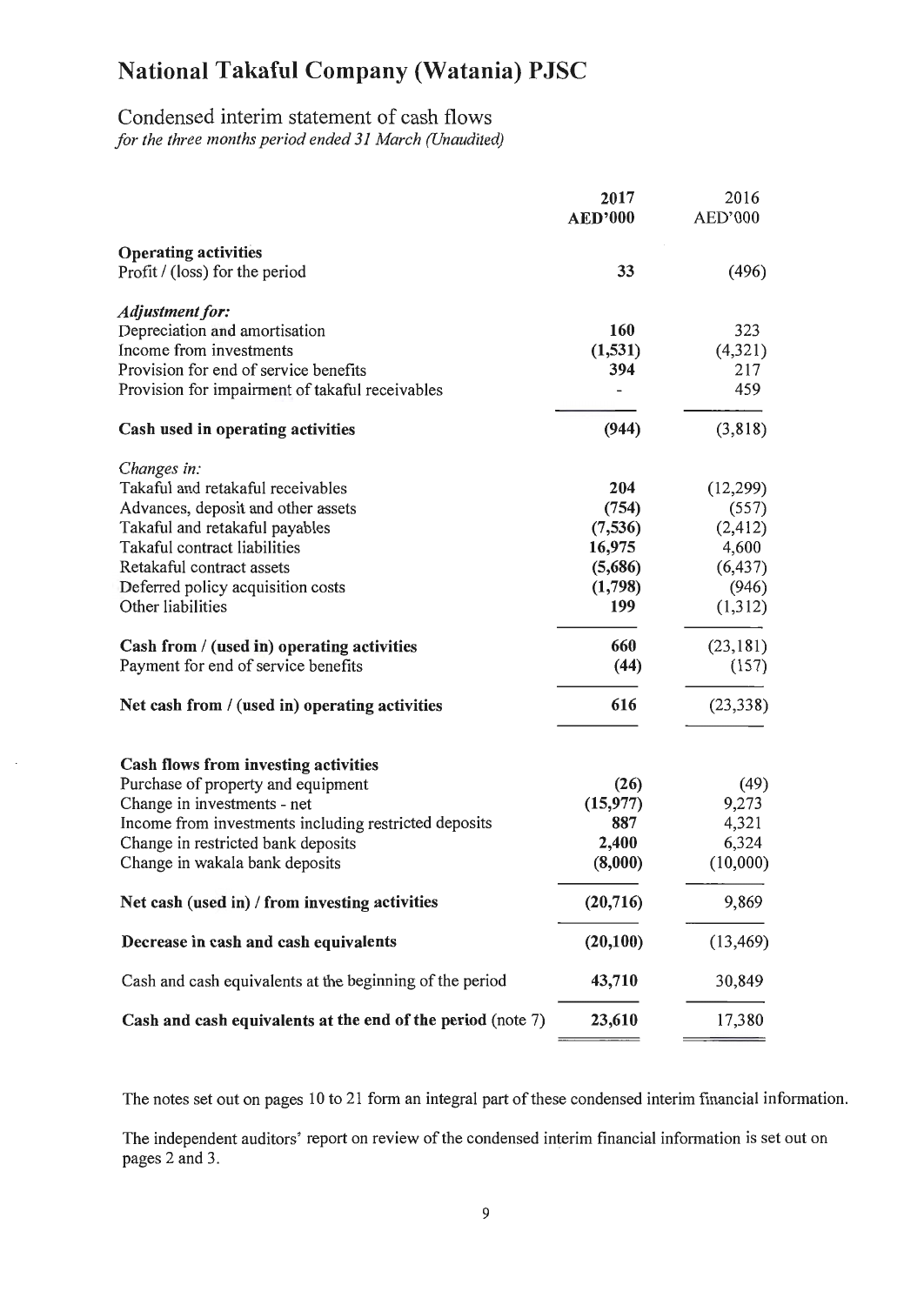Notes to the condensed interim financial information

## 1 Legal status and activities

National Takaful Company (Watania) PJSC (the "Company") was incorporated in the Emirate of Abu Dhabi, United Arab Emirates on 12 July 2011 as a public joint stock company in accordance with the United Arab Emirates Federal Law No. 2 of 2015. Incorporation of the Company was approved by the Ministry of Economy with a ministerial resolution no. 379 on 28 June 2011.

The registered office address of the Company is P.O. Box No. 6457 Abu Dhabi, United Arab Emirates. The Company is primarily authorised to engage in providing all classes of non family takaful solutions in accordance with UAE Federal Law No. 6 of 2007.

### 2 Basis of preparation

#### *(a) Statement of compliance*

These condensed interim financial information have been prepared in accordance with International Accounting Standard ("IAS") 34, Interim Financial Reporting. Accordingly, these do not include all of the information required for a complete set of financial statements, and should be read in conjunction with the financial statements of the Company as at and for the year ended 31 December 2016, which have been prepared in accordance with International Financial Reporting Standards (IFRS). The results for three months period ended 31 March 2017 are not necessarily indicative of the results for the year ending 31 December 201 7.

UAE Federal Law No. 2 of 2015 being the Commercial Companies Law ("UAE Companies Law of 2015") was issued on 1 April 2015 and has come into force on 1 July 2015. Companies are allowed to ensure compliance with the new UAE Companies Law of2015 by 30 June 2017 as per the transitional provisions contained therein. The Company has finalised the process of amending its Articles of Association.

As per Federal Law No. 6 of 2007, relating to Establishment of Insurance Authority and regulation of Insurance operations, a new financial regulation for insurance companies was issued on 28 January 2015. The financial regulation provided an alignment period to insurance companies between one to three years from the publication of the financial regulation in the Public Gazette from 29 January 2015 to align the operations to the covenants of the regulation therein. The Company is in the process of aligning these operations with the requirements set out in the regulations and will be fully aligned before the deadline for alignment period.

#### *(b) Basis of measurement*

These financial information have been prepared on the historical cost basis except for the financial assets carried at fair value through profit or loss, financial assets available for sale and investment properties.

#### *(c) Functional and reporting currency*

These financial information are presented in United Arab Emirates Dirhams ("AED"), which is the Company's functional currency. Except as indicated, financial information presented in AED has been rounded to the nearest thousand.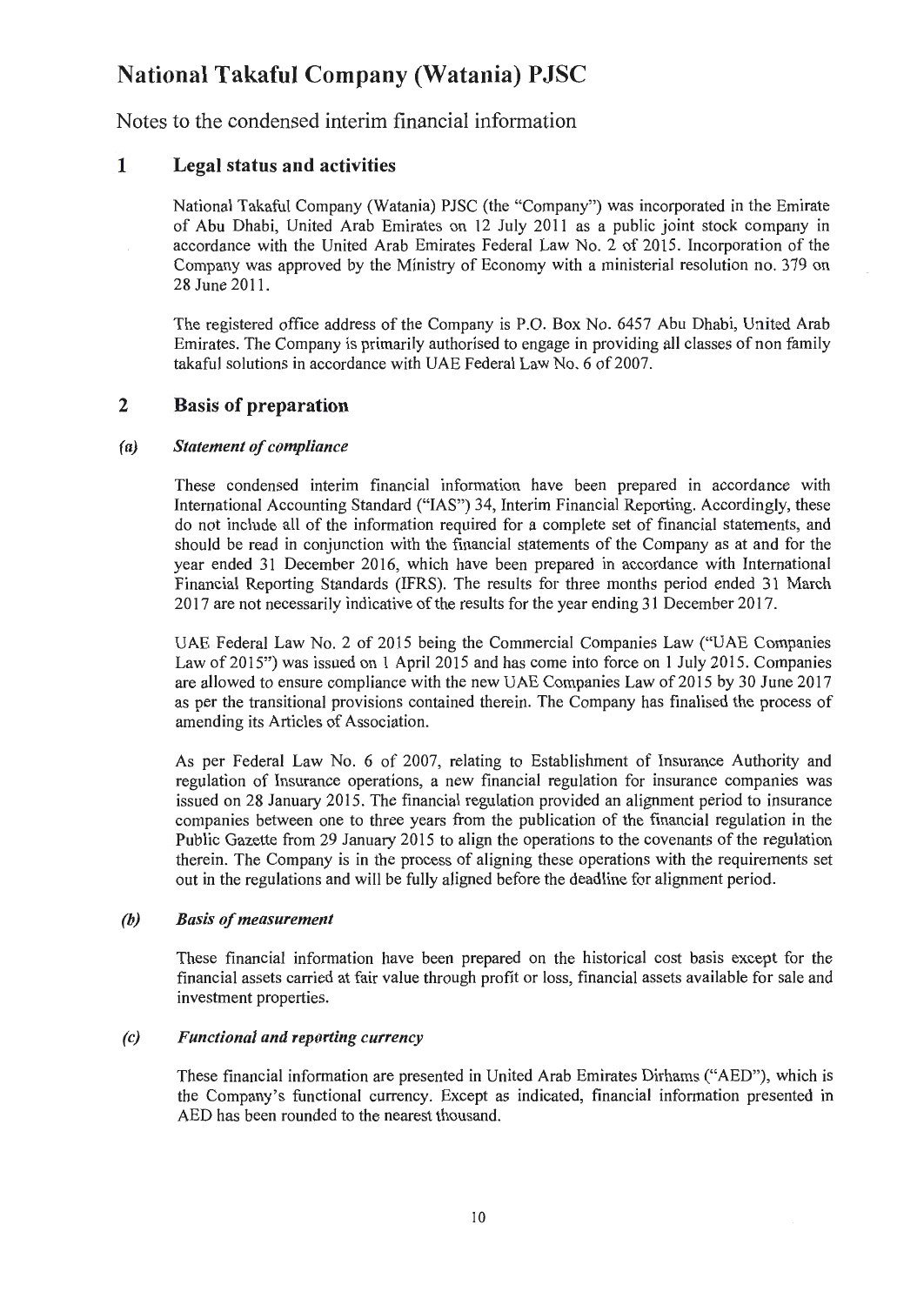Notes to the condensed interim financial information

## 2 Basis of preparation *(continued)*

#### *(d) Use of estimates and judgement*

The Company makes estimates and assumptions that affect the reported amounts of assets and liabilities within the next financial year. Estimates and judgements are continually evaluated and are based on historical experience as well as factors including expectations of future events that are believed to be reasonable under the circumstances.

#### 3 Significant accounting policies

The accounting policies applied by the Company in the presentation of these condensed interim financial information are consistent with those applied by the Company in its audited financial statements as at and for the year ended 31 December 2016.

#### *New and amended International Financial Reporting Standards (IFRS) in issue but not yet effective*

| New and revised IFRS                                                                                  | <b>Effective date</b> |
|-------------------------------------------------------------------------------------------------------|-----------------------|
| IFRS 15 Revenue from Contracts with Customers                                                         | 1 January 2018        |
| <b>IFRS 9 Financial Instruments</b>                                                                   | 1 January 2018        |
| Amendment to IFRS 2 Classification and Measurement of Share-based<br><b>Payment Transactions</b>      | 1 January $2018$      |
| Amendments to IFRS 4 Applying IFRS 9 Financial Instruments with IFRS 4<br><b>Insurance Contracts</b>  | 1 January 2018        |
| Amendments to IAS 40 Transfers of Investment Property                                                 | 1 January 2018        |
| Amendments to IFRS 1 and IAS 28 Annual Improvements to IFRSs 2014–2016<br>$Cycle - various standards$ | 1 January 2018        |
| IFRIC 22 Foreign Currency Transactions and Advance Consideration                                      | 1 January 2018        |
| <b>IFRS 16 Leases</b>                                                                                 | 1 January 2019        |

Management anticipates that these new standards and amendments will be applied in the financial statement for the initial period when they become effective. Management is assessing the potential impact of the application of these standards and amendments.

#### 4 Takaful and financial risk management

The Company's takaful and financial risk management objectives and policies are consistent with those disclosed in the financial statements as at and for the year ended 31 December 2016.

#### 5 Takaful and retakaful receivables

| (Unaudited)    | (Audited)   |
|----------------|-------------|
| 31 March       | 31 December |
| 2017           | 2016        |
| <b>AED'000</b> | AED'000     |
| 77,845         | 78,049      |
| (1,886)        | (1,886)     |
| 75,959         | 76,163      |
|                |             |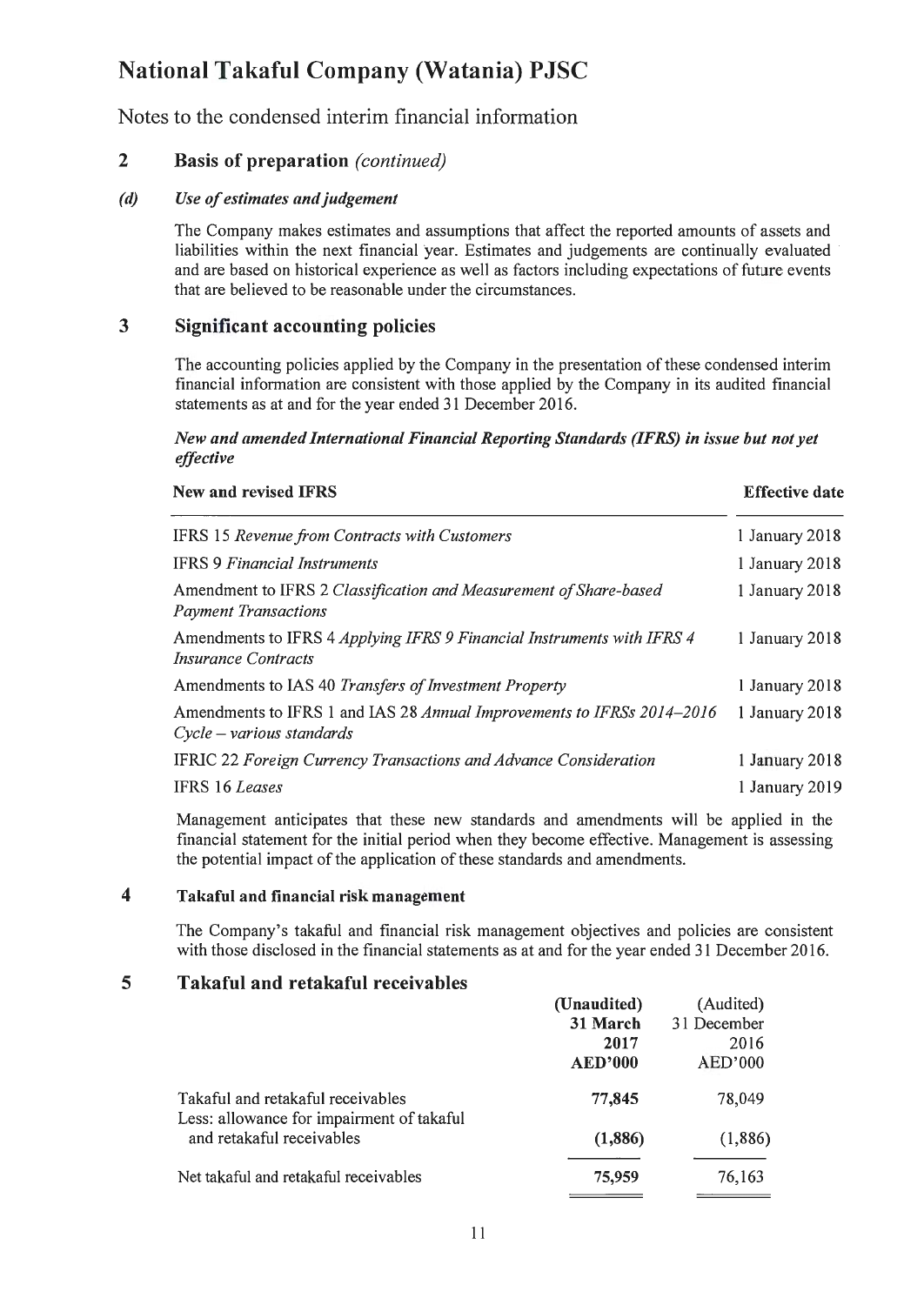Notes to the condensed interim financial information

## **6 Restricted bank deposits**

|                                                 | (Unaudited)<br>31 March<br>2017<br><b>AED'000</b> | (Audited)<br>31 December<br>$-2016$<br>AED'000 |
|-------------------------------------------------|---------------------------------------------------|------------------------------------------------|
| Takaful operation assets<br>Shareholders assets | 3,700<br>8,415                                    | 6,100<br>8,415                                 |
|                                                 | 12,115                                            | 14,515                                         |

Restricted deposits are held in margin accounts to issue takaful business related performance and tender bonds. Wakala deposits carry a profit rate from 2.00% to 2.35% *(2016: 1.00% to 2. 00%)* per annum.

| $\overline{7}$ | Cash and cash equivalents       | (Unaudited)<br>31 March<br>2017<br><b>AED'000</b> | (Audited)<br>31 December<br>2016<br>AED'000 |
|----------------|---------------------------------|---------------------------------------------------|---------------------------------------------|
|                | Cash on hand                    | 20                                                | 11                                          |
|                | Cash at bank - current accounts | 23,590                                            | 43,699                                      |
|                |                                 | 23,610                                            | 43,710                                      |
|                | Takaful operation assets        | 13,536                                            | 22,165                                      |
|                | Shareholders assets             | 10,074                                            | 21,545                                      |
|                |                                 | 23,610                                            | 43,710                                      |
| 8              | Wakala bank deposits            |                                                   |                                             |
|                |                                 | (Unaudited)                                       | (Audited)                                   |
|                |                                 | 31 March                                          | 31 December                                 |
|                |                                 | 2017                                              | 2016                                        |
|                |                                 | <b>AED'000</b>                                    | AED'000                                     |
|                | Takaful operation assets        | 16,000                                            | 12,000                                      |
|                | Shareholders assets             | 20,000                                            | 16,000                                      |
|                |                                 | 36,000                                            | 28,000                                      |

The above wakala bank deposits carry a profit rate of 1.40% to 2.35% per annum. Certain deposits are lien marked against the mudaraba financing facility of AED 14 million *(2016:14 million*) obtained by the Company which carry a profit rate of 3.10% per annum.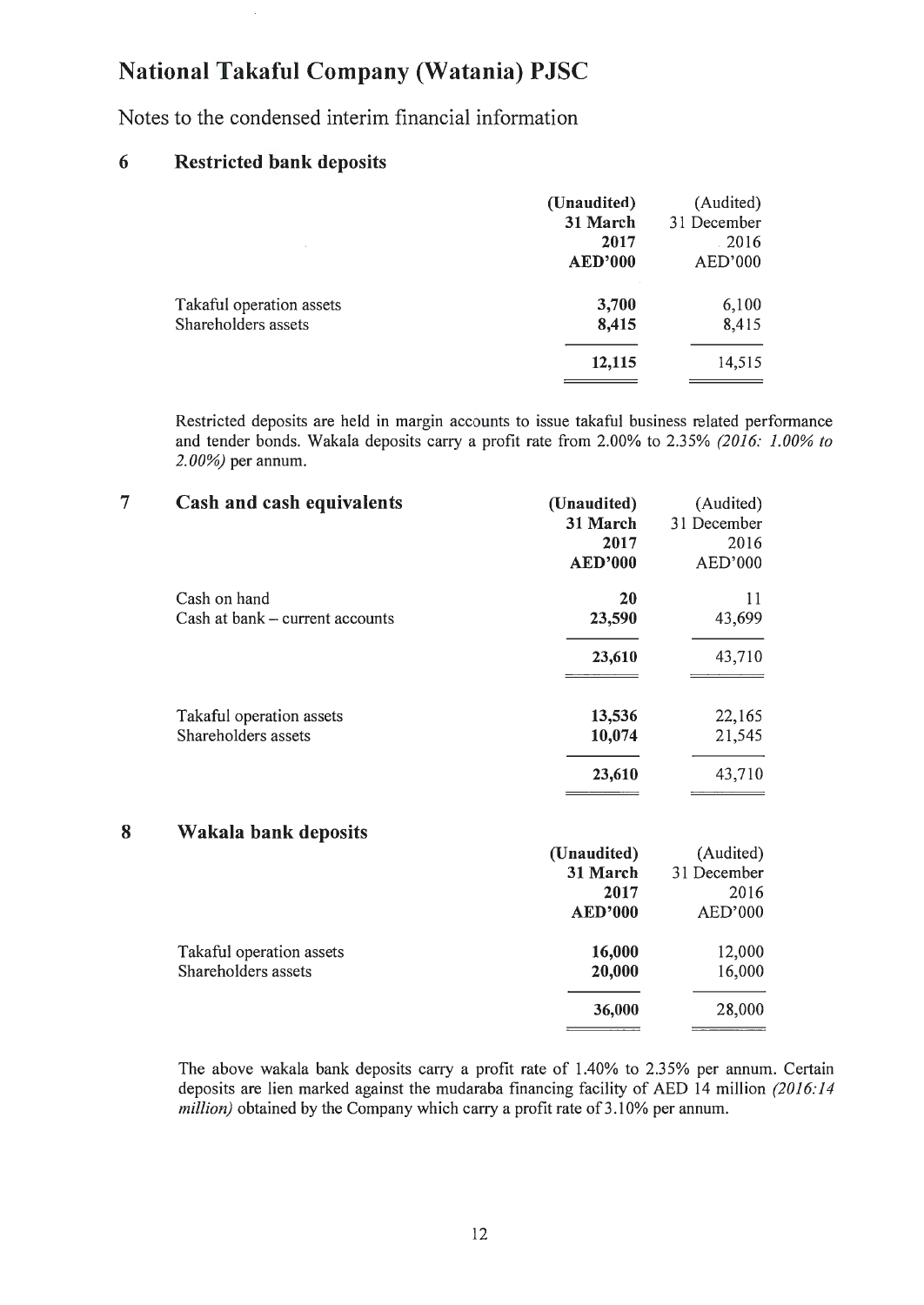Notes to the condensed interim financial information

## 9 Investments at fair value through profit or loss

|                                                                                            | (Unaudited)<br>31 March<br>.2017<br><b>AED'000</b> | (Audited)<br>31 December<br>2016<br>AED'000 |
|--------------------------------------------------------------------------------------------|----------------------------------------------------|---------------------------------------------|
| <b>Held for trading</b><br>Sukuk - Takaful operation assets<br>Sukuk - Shareholders assets | 11,029<br>8,132                                    | 4,072<br>9,358                              |
|                                                                                            | 19,161                                             | 13,430                                      |

The geographical distribution of investments is as follows:

|                           | 2017<br><b>AED'000</b> | 2016<br>AED'000 |
|---------------------------|------------------------|-----------------|
| Inside UAE<br>Outside UAE | 4,845<br>14,316        | 3,521<br>9,909  |
|                           | 19,161                 | 13,430          |

#### 10 Investments - held to maturity

|                             | (Unaudited)<br>31 March | (Audited)<br>31 December |
|-----------------------------|-------------------------|--------------------------|
|                             | 2017                    | 2016                     |
| Sukuk - Shareholders assets | 20,307                  | 19,212                   |

The geographical distribution of investments is as follows:

|                           | 2017<br><b>AED'000</b> | 2016<br>AED'000                                                                                     |
|---------------------------|------------------------|-----------------------------------------------------------------------------------------------------|
| Inside UAE<br>Outside UAE | 14,014<br>6,293        | 14,019<br>5,193                                                                                     |
|                           | 20,307                 | 19,212<br>and company to the company of the company of the company of the company of the company of |

This portfolio has been lien marked for issuance of takaful business related performance bonds.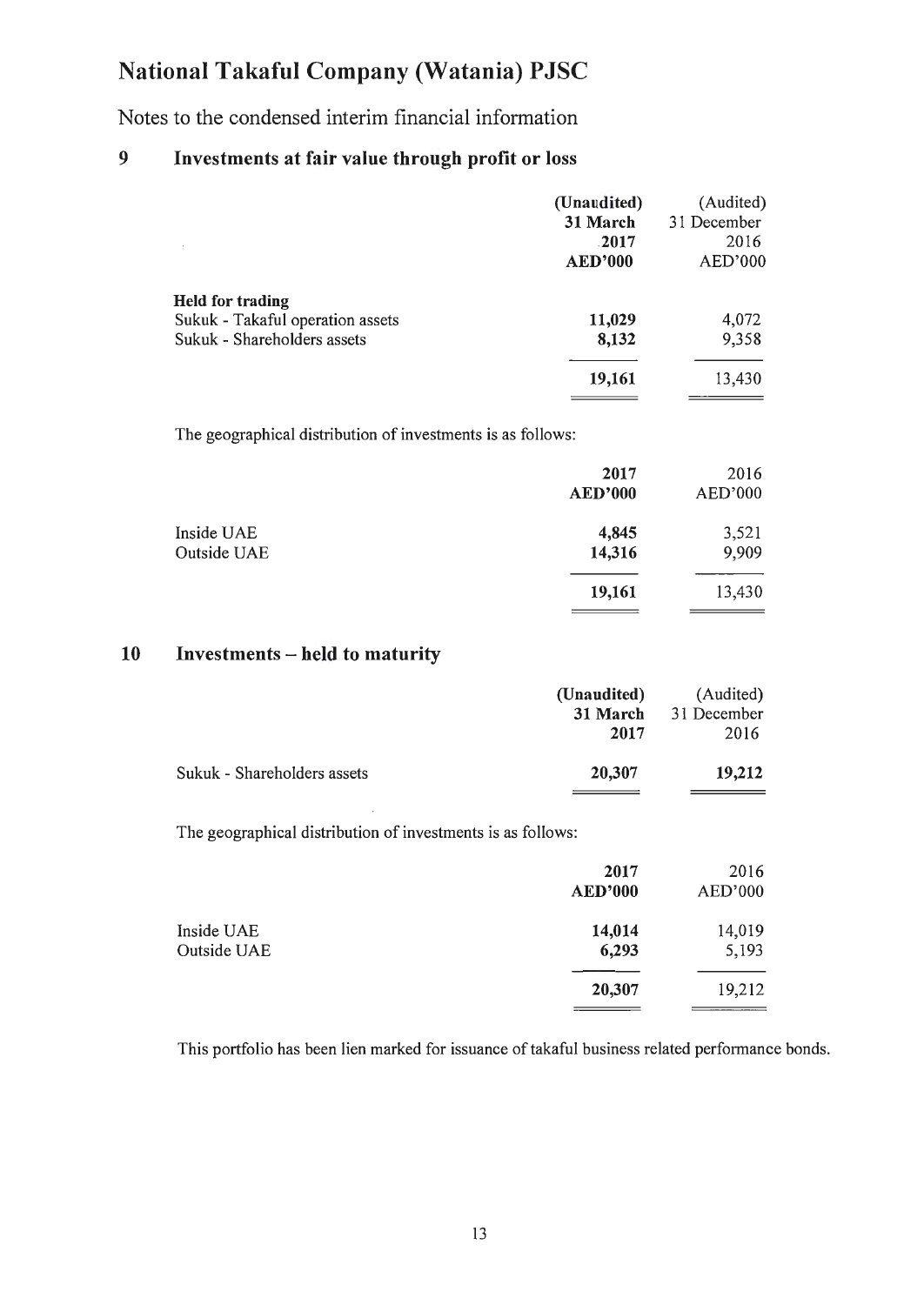Notes to the condensed interim financial information

## 11 Financial assets available for sale

|                          | (Unaudited) | (Audited)                |
|--------------------------|-------------|--------------------------|
|                          | 31 March    | 31 December              |
|                          | 2017        | 2016                     |
| Quoted equity securities | 8,962       | $\overline{\phantom{0}}$ |
|                          |             |                          |

The geographical distribution of investments is as follows:

|                                                       | 2017<br><b>AED'000</b> | 2016<br>AED'000                                          |
|-------------------------------------------------------|------------------------|----------------------------------------------------------|
| $\overline{\phantom{a}}$<br>Inside UAE<br>Outside UAE | 1,954<br>7,008         | $\qquad \qquad \blacksquare$<br>$\overline{\phantom{0}}$ |
|                                                       | 8,962                  |                                                          |

#### 12 Investment properties

|                                             | (Unaudited)<br>31 March | (Audited)<br>31 December |
|---------------------------------------------|-------------------------|--------------------------|
|                                             | 2017<br><b>AED'000</b>  | 2016<br>AED'000          |
| Balance as at 1 January<br>Revaluation gain | 24,400                  | 24,375<br>25             |
| Balance as at end of period / year          | 24,400                  | 24,400                   |

## 13 Reinsurance and retakaful contract assets and takaful contract liabilities

|                                            | (Unaudited)<br>31 March<br>2017<br><b>AED'000</b> | (Audited)<br>31 December<br>2016<br>AED'000 |
|--------------------------------------------|---------------------------------------------------|---------------------------------------------|
| <b>Takaful contract liabilities</b>        |                                                   |                                             |
| Outstanding claims reserve                 | 67,501                                            | 62,000                                      |
| Incurred but not reported – claims reserve | 12,018                                            | 13,528                                      |
| Unallocated loss adjusted expense          | 1,427                                             | 1,323                                       |
| Unearned contributions                     | 110,000                                           | 95,923                                      |
| Reserves for unearned subscriptions        | 678                                               | 1,875                                       |
|                                            | 191,624                                           | 174,649                                     |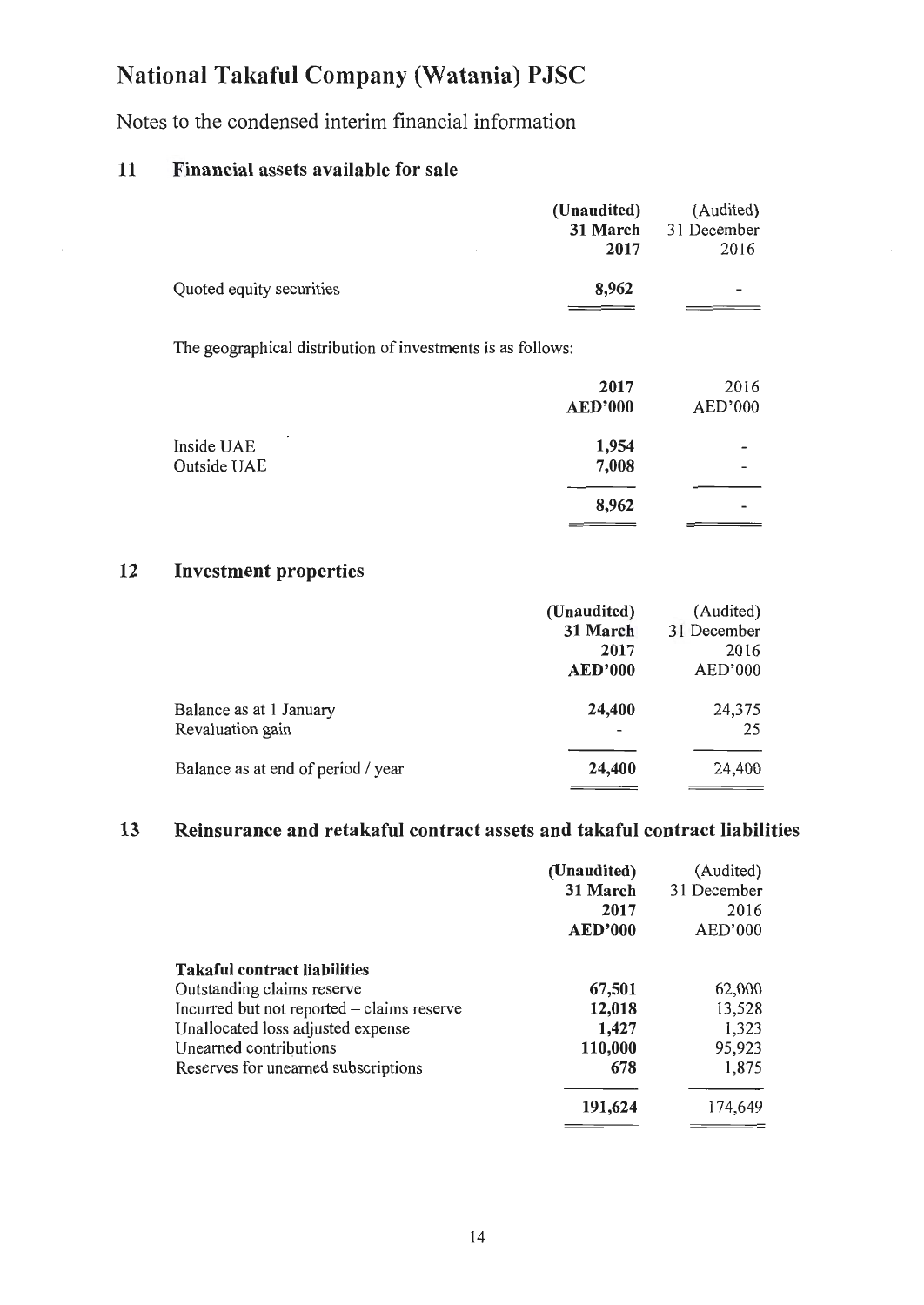Notes to the condensed interim financial information

## 13 Reinsurance and retakaful contract assets and takaful contract liabilities *(continued)*

|                                                                                                                       | (Unaudited)<br>31 March<br>2017 | (Audited)<br>31 December<br>2016 |
|-----------------------------------------------------------------------------------------------------------------------|---------------------------------|----------------------------------|
|                                                                                                                       | <b>AED'000</b>                  | AED'000                          |
| Reinsurance and retakaful contract assets<br>Outstanding claims reserve<br>Incurred but not reported – claims reserve | 32,691<br>3,926                 | 30,861<br>4,934                  |
| Unallocated loss adjusted expense                                                                                     |                                 |                                  |
| Retakaful and reinsurance share of claims                                                                             | 36,617                          | 35,795                           |
| Retakaful and resinsurance share of<br>unearned contributions                                                         | 29,498                          | 24,634                           |
| Reserves for unearned subscriptions                                                                                   | 477                             | 477                              |
| Retakaful and reinsurance share of unearned<br>contributions                                                          | 29,975                          | 25,111                           |
|                                                                                                                       | 66,592                          | 60,906                           |
| <b>Takaful liabilities - net</b><br>Outstanding claims reserve                                                        | 34,810                          | 31,139                           |
| Incurred but not reported - claims reserve<br>Unallocated loss adjusted expense                                       | 8,092<br>1,427                  | 8,594<br>1,323                   |
| Unearned contributions                                                                                                | 80,502                          | 71,289                           |
| Reserves for unearned subscriptions                                                                                   | 201                             | 1,398                            |
|                                                                                                                       | 125,032                         | 113,743                          |

## 14 Share capital

 $\bar{\phantom{a}}$ 

|                                              | (Unaudited)    | (Audited)   |
|----------------------------------------------|----------------|-------------|
|                                              | 31 March       | 31 December |
|                                              | 2017           | 2016        |
|                                              | <b>AED'000</b> | AED'000     |
| Authorised, issued and fully paid up capital |                |             |
| 150,000,000 shares of AED 1 each             | 150,000        | 150,000     |
|                                              |                |             |

 $\sim$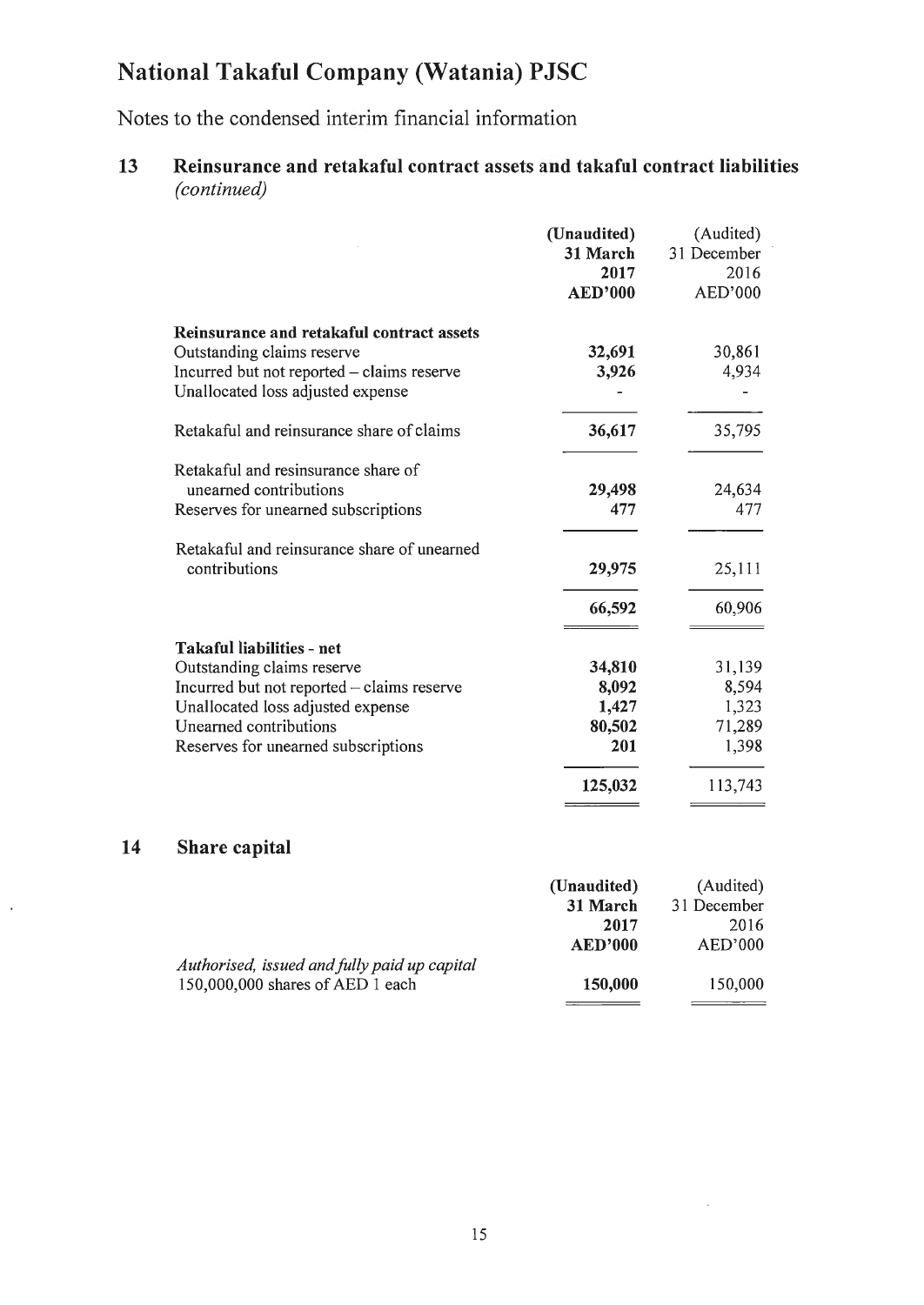Notes to the condensed interim financial information

## **15 Policyholders' fund**

|                                                                                                                    | (Unaudited)<br>31 March<br>2017<br><b>AED'000</b> | (Audited)<br>31 December<br>2016<br>AED'000 |
|--------------------------------------------------------------------------------------------------------------------|---------------------------------------------------|---------------------------------------------|
| Deficit in policyholders' fund<br>Balance at the beginning of the period / year<br>Deficit for the period / year   | (119,600)<br>(1,690)                              | (105, 465)<br>(14, 135)                     |
|                                                                                                                    | (121, 290)                                        | (119,600)                                   |
| Qard Hasan from shareholders<br>Balance at the beginning of the period / year<br>Provided during the period / year | 119,600<br>1,690                                  | 105,465<br>14,135                           |
|                                                                                                                    | 121,290                                           | 119,600                                     |
| Total deficit in participants' account                                                                             |                                                   |                                             |

The shareholders of the Company have financed the policyholders' deficit in accordance with the Company's policy.

## **16 Due from shareholders and due to policyholders**

|                                                                        | (Unaudited)<br>31 March | (Audited)<br>31 December |
|------------------------------------------------------------------------|-------------------------|--------------------------|
|                                                                        | 2017<br><b>AED'000</b>  | 2016<br>AED'000          |
| Qard Hasan (note 15)<br>Less:                                          | 121,290                 | 119,600                  |
| Wakala fee receivables<br>Transfers and payments to takaful operations | (40, 040)<br>(54, 720)  | (38, 750)<br>(57, 856)   |
|                                                                        | 26,530                  | 22,994                   |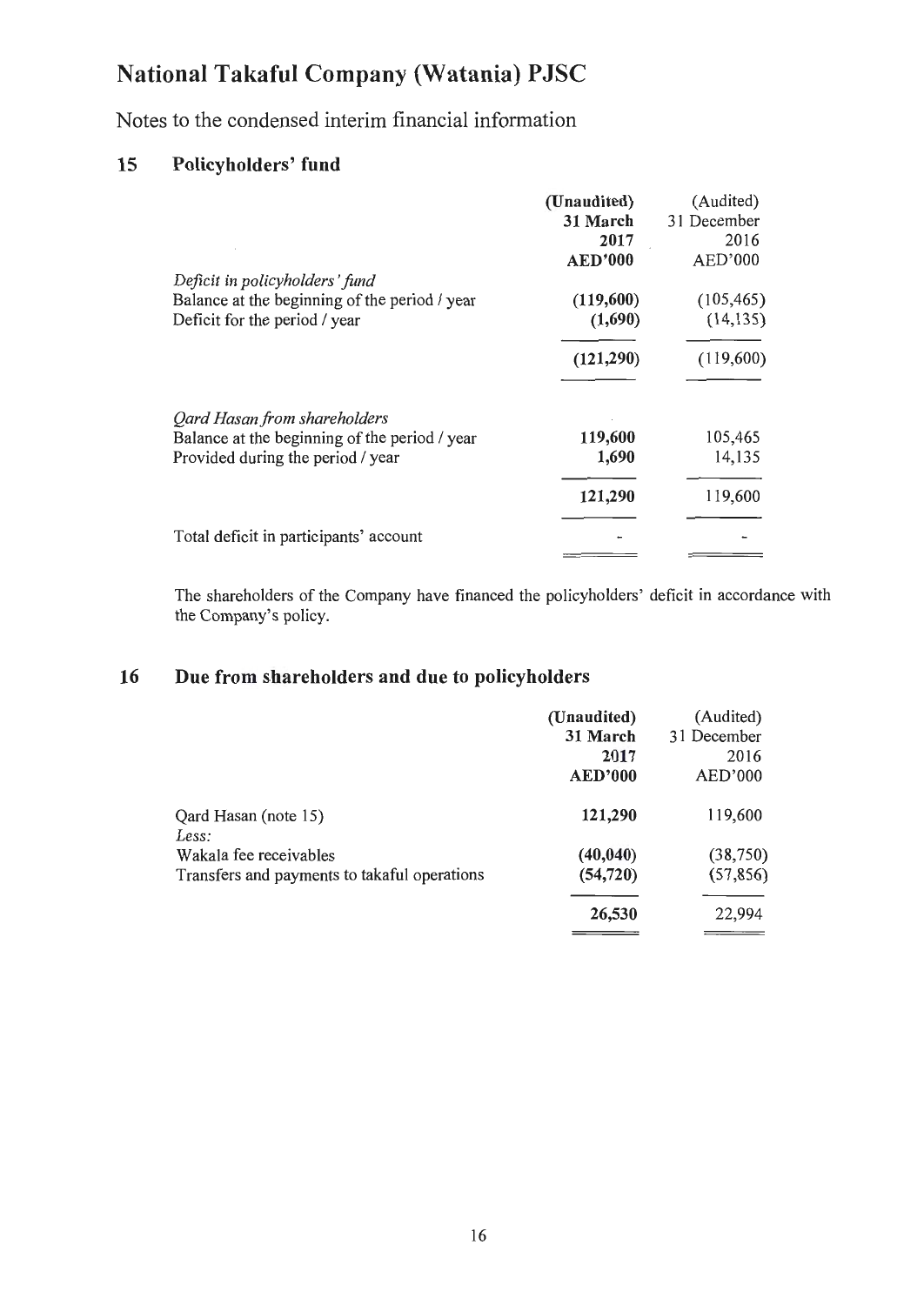Notes to the condensed interim financial information

### 17 Related party transactions

The Company, in the normal course of business, collects contributions, settles claims and enters into other transactions with other businesses that fall within the definition of related parties contained in the revised International Accounting Standard 24. The following are the details of significant transactions with related parties.

|                                          | (Unaudited)              | (Unaudited) |
|------------------------------------------|--------------------------|-------------|
|                                          | Three month period ended |             |
|                                          | 31 March                 | 31 March    |
|                                          | 2017                     | 2016        |
|                                          | <b>AED'000</b>           | AED'000     |
| <b>Transactions with related parties</b> |                          |             |
| Compensation to key management personnel |                          |             |
| - Directors' reimbursement               |                          | 64          |
| - Short term benefits                    | 504                      | 336         |
| - Long term benefits                     | 79                       | 62          |
|                                          |                          |             |
|                                          | (Unaudited)              | (Audited)   |
|                                          | 31 March                 | 31 December |
|                                          | 2017                     | 2016        |
|                                          | <b>AED'000</b>           | AED'000     |
| <b>Balances with related parties</b>     |                          |             |
| Receivable from related party - net      | 432                      | 38          |
| Bank balances with a related party       | 5,221                    | 12,043      |
| Sukuk investment                         | 9,909                    | 9,909       |
| Profit accrued                           | 211                      |             |
|                                          |                          |             |

#### 18 Wakala fees

The shareholders manage the takaful operations of the Company for the policyholders and charge a maximum of 35% of gross written contributions. During the period ended 31 March 2017, wakala fee has been charged at 12% *(2016: 12%).*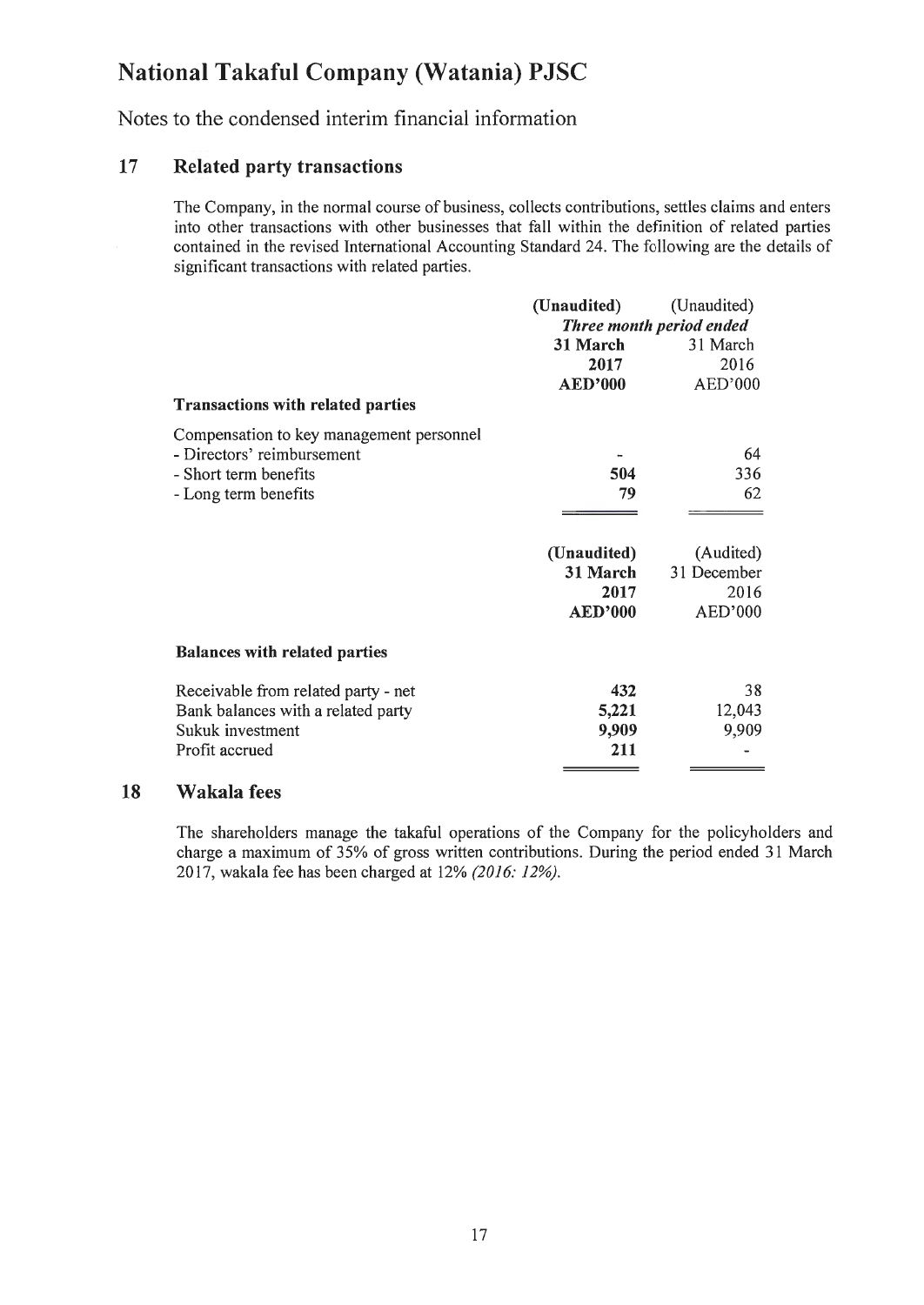Notes to the condensed interim financial information

## 19 Investment income

|                                            | (Unaudited)<br>31 March<br>2017<br><b>AED'000</b> | (Unaudited)<br>31 March<br>2016<br>AED'000 |
|--------------------------------------------|---------------------------------------------------|--------------------------------------------|
| Profit on wakala bank                      |                                                   |                                            |
| deposits and sukuk bonds                   | 786                                               | 778                                        |
| Dividend income                            | 386                                               |                                            |
| Unrealised (loss) / gain on investments at |                                                   |                                            |
| fair value through profit or loss          | (3)                                               | 655                                        |
| Realised gains on investments              | 15                                                | 2,652                                      |
| Rental income from investment              |                                                   |                                            |
| properties - net                           | 361                                               | 326                                        |
| Premium amortisation                       | (7)                                               |                                            |
| Asset management expenses                  | (7)                                               | (90)                                       |
|                                            | 1,531                                             | 4,321                                      |

## 20 General and administrative expenses

|                                     | (Unaudited)    | (Unaudited) |
|-------------------------------------|----------------|-------------|
|                                     | 31 March       | 31 March    |
|                                     | 2017           | 2016        |
|                                     | <b>AED'000</b> | AED'000     |
| Staff costs                         | 5,123          | 4,812       |
| Rent, rates and service charges     | 357            | 492         |
| Office stationary and maintenance   | 174            | 156         |
| IT maintenance costs                | 373            | 206         |
| Audit, legal and other professional | 287            | 331         |
| Directors' remuneration (note 17)   |                | 64          |
| Depreciation and amortisation       | 160            | 323         |
| Provision for bad debts             |                | 459         |
| Other expenses                      | 24             | 526         |
|                                     | 6,498          | 7,369       |
|                                     |                |             |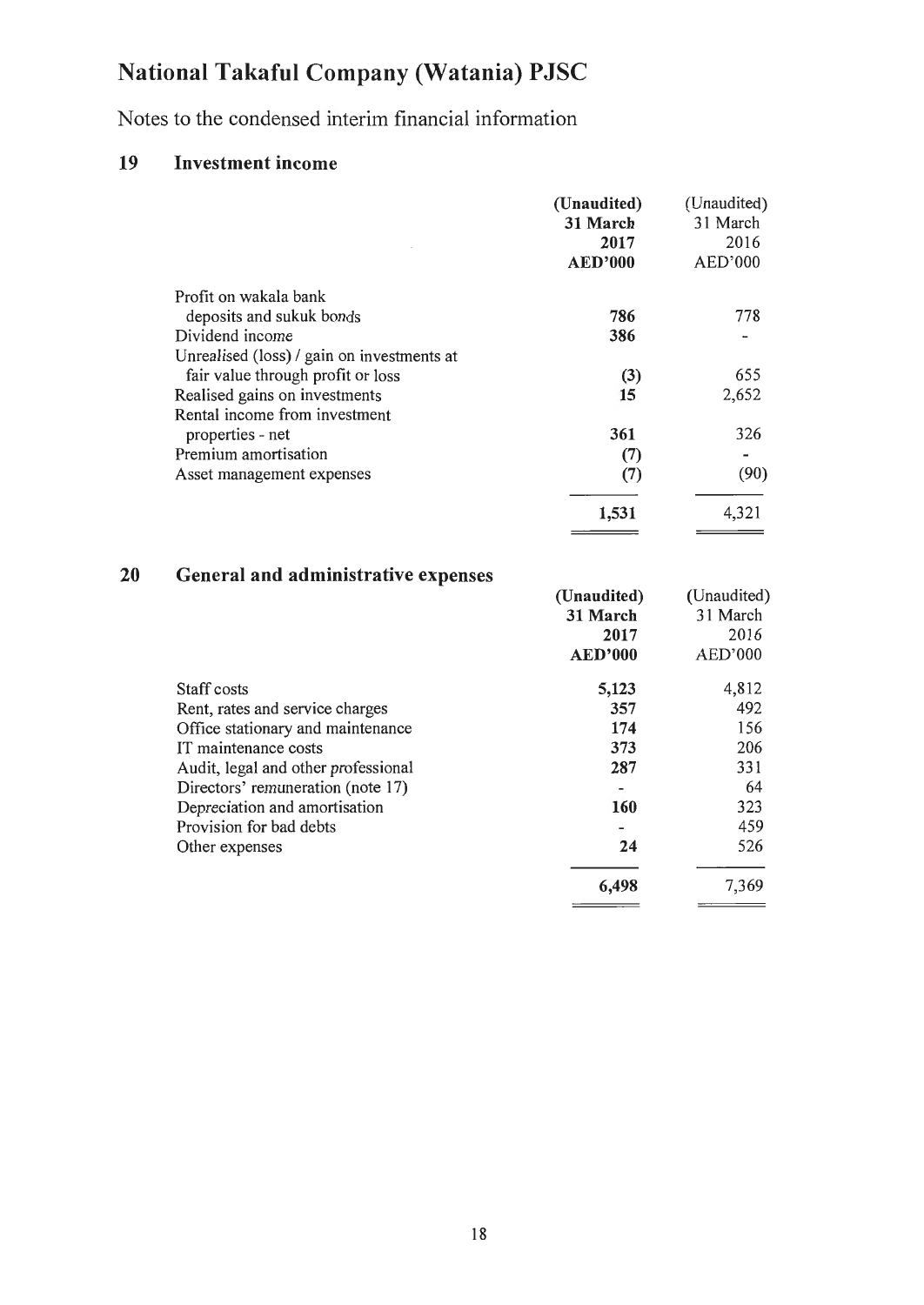Notes to the condensed interim financial information

## 21 Segmental information

## For the three month period ended 31 March 2017 (Unaudited)

|                                                      | <b>Medical</b> | Non-medical    | <b>Total</b>   |
|------------------------------------------------------|----------------|----------------|----------------|
|                                                      | <b>AED'000</b> | <b>AED'000</b> | <b>AED'000</b> |
| <b>Takaful income</b><br>Gross takaful contributions | 28,008         | 29,908         | 57,916         |
| Contribution ceded                                   | (8,761)        | (7, 552)       | (16,313)       |
| Net takaful contributions                            | 19,247         | 22,356         | 41,603         |
| Net transfer to unearned contribution reserve        | (1,081)        | (8, 132)       | (9,213)        |
| Net takaful contributions earned                     | 18,166         | 14,224         | 32,390         |
| Commissions earned                                   | 282            | 787            | 1,069          |
| <b>Total takaful income</b>                          | 18,448         | 15,011         | 33,459         |
| <b>Takaful expenses</b>                              |                |                |                |
| Gross claim paid                                     | (22, 313)      | (8, 455)       | (30, 768)      |
| Retakaful share of claims paid                       | 8,086          | 1,171          | 9,257          |
| Net claims paid                                      | (14, 227)      | (7, 284)       | (21,511)       |
| Outstanding claims                                   | 73             | (5,574)        | (5,501)        |
| Retakaful share of outstanding claims                | (911)          | 2,741          | 1,830          |
| Incurred but not reported - claims reserves - net    | 211            | 291            | 502            |
| Unearned subscriptions - net                         | 307            | 890            | 1,197          |
| Unallocated loss adjustment expense reserve - net    | (2)            | (102)          | (104)          |
| Net takaful claims incurred                          | (14, 549)      | (9,038)        | (23,587)       |
| Commission expenses                                  | (1,657)        | (2,096)        | (3,753)        |
| Other underwriting expenses - net                    | (1,010)        | (450)          | (1,460)        |
| <b>Total takaful expenses</b>                        | (17,216)       | (11, 584)      | (28, 800)      |
| Net takaful income                                   | 1,232          | 3,427          | 4,659          |
| Income from investments                              | 80             | 86             | 166            |
| Mudarib's share                                      | (28)           | (30)           | (58)           |
| Wakala fees                                          | (3,043)        | (3,589)        | (6, 632)       |
| Other income                                         | <b>100</b>     | 75             | 175            |
| Net loss from takaful operations                     | (1,659)        | (31)           | (1,690)        |

Segment reporting by business in respect of assets and liabilities are not available for disclosure purposes.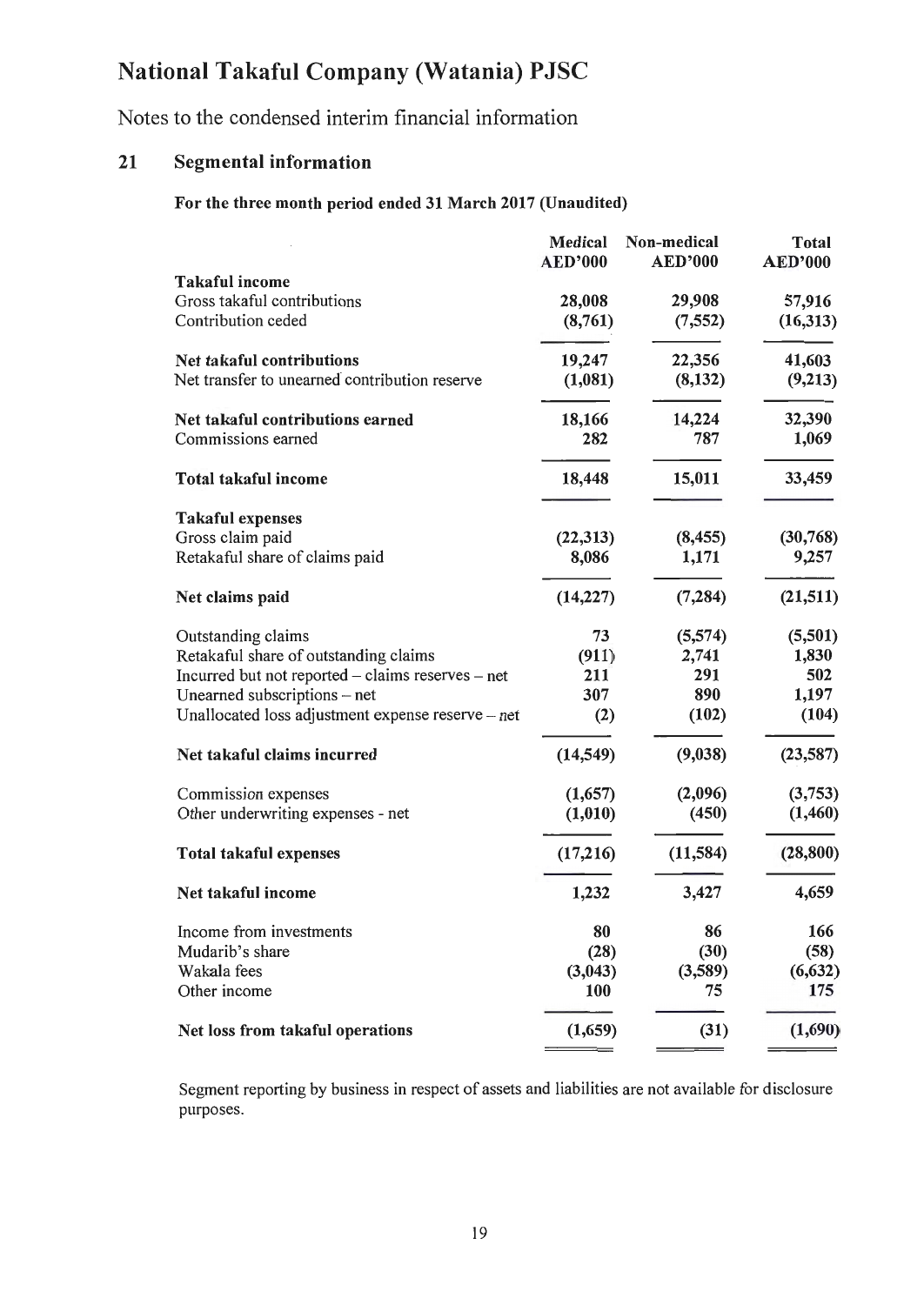Notes to the condensed interim financial information

## **21 Segmental information**

For the three month period ended 31 March 2016 (Unaudited)

|                                                   | Medical   | Non-medical | Total     |
|---------------------------------------------------|-----------|-------------|-----------|
|                                                   | AED'000   | AED'000     | AED'000   |
| Takaful Income<br>Gross takaful contributions     |           |             |           |
| Contribution ceded                                | 14,939    | 44,055      | 58,994    |
|                                                   | (2,209)   | (29, 953)   | (32, 162) |
| Net takaful contributions                         | 12,730    | 14,102      | 26,832    |
| Net transfer to unearned contribution reserve     | (4,265)   | (4,030)     | (8,295)   |
| Net takaful contributions earned                  | 8,465     | 10,072      | 18,537    |
| Commissions earned                                | 411       | 868         | 1,279     |
| Total takaful income                              |           |             |           |
|                                                   | 8,876     | 10,940      | 19,816    |
| Takaful expenses                                  |           |             |           |
| Gross claim paid                                  | (24, 581) | (26, 645)   | (51, 226) |
| Retakaful share of claims paid                    | 13,993    | 12,600      | 26,593    |
| Net claims paid                                   | (10, 588) | (14, 045)   | (24, 633) |
| Outstanding claims                                | 6,048     | 10,269      | 16,317    |
| Retakaful share of outstanding claims             | (2, 124)  | (4,613)     | (6, 737)  |
| Incurred but not reported-claims reserves - net   |           | (169)       | (169)     |
| Unearned subscriptions – net                      |           | 685         | 685       |
| Unallocated loss adjustment expense reserve - net |           | 35          | 35        |
| Net takaful claims incurred                       | (6,664)   | (7, 838)    | (14, 502) |
| Commission expenses                               | (977)     | (945)       | (1,922)   |
| Other underwriting expenses - net                 | (817)     | (127)       | (944)     |
| Total takaful expenses                            | (8, 458)  | (8,910)     | (17, 368) |
| Net takaful income                                | 418       | 2,030       | 2,448     |
|                                                   |           |             |           |
| Wakala fees                                       | (1,683)   | (5,397)     | (7,080)   |
| Income from Investments                           | 3         | 14          | 17        |
| Other income                                      | 6         | 81          | 87        |
| Net loss from takaful operations                  | (1,256)   | (3,272)     | (4, 528)  |
|                                                   |           |             |           |

Segment reporting by business in respect of assets and liabilities are not available for disclosure purposes.